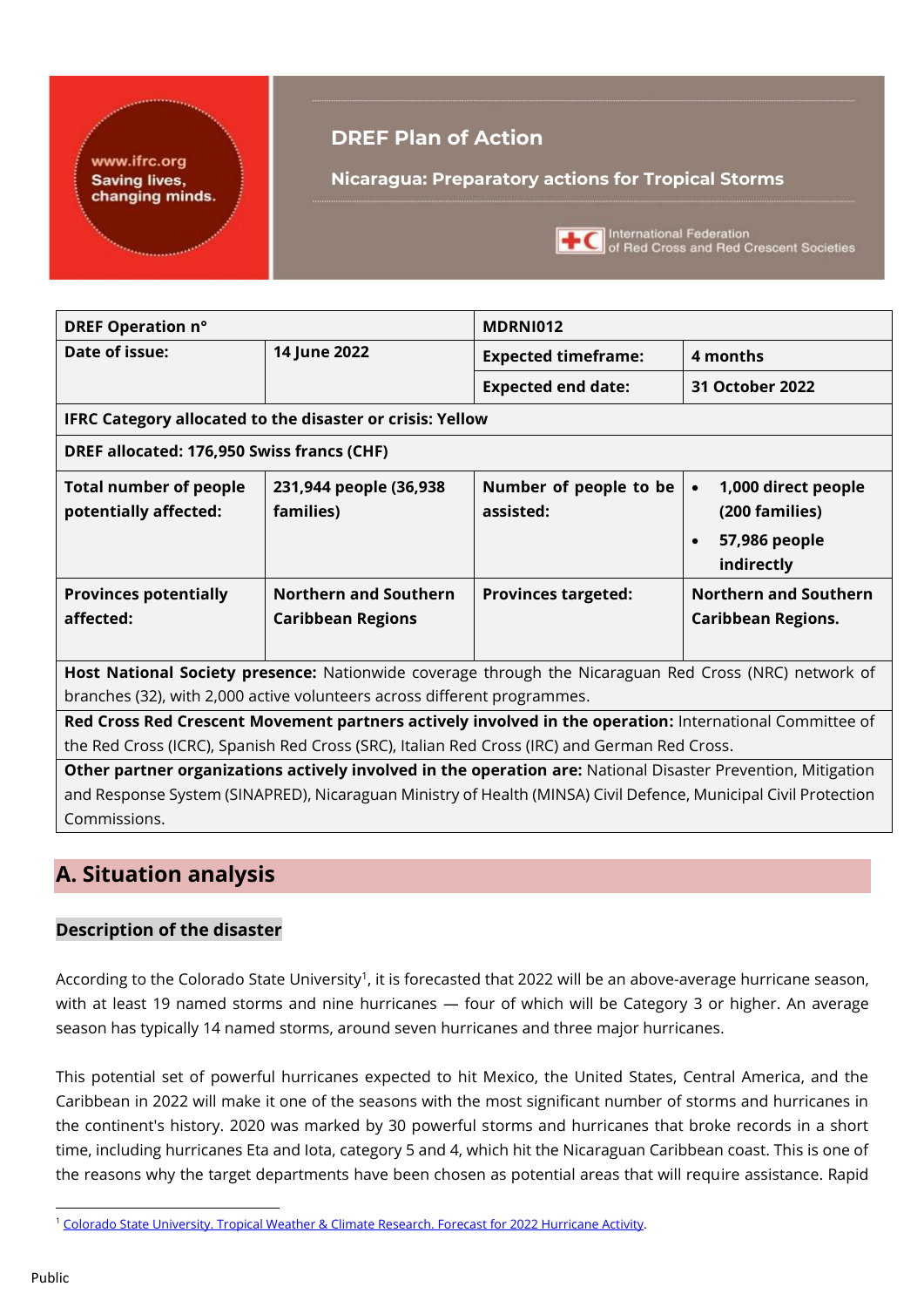Response units will remain alert through a system that monitors the situation and carry out activities to strengthen and equip local branches at the national level. This is part of the planned anticipatory action that focuses on an efficient mechanism to address various threat scenarios in the country.

Intense to moderate scattered rains have fallen across most of the country during the third week of April 2022, which, together with the soils' permeabilization, have led to collateral effects such as the early saturation of the soil and structural damage such as the collapse of the Miraflores bridge that connects Los Brasiles and Ciudad Sandino in Managua department. In this regard, the urban and rural development seen across the country has modified the context. By failing to build based on local risk studies, newly exposed areas at risk of suffering the ravages of adverse events have been created.

Nicaragua has a population of 6,518,478 in 2020, of which 3,302,000 women and 3,216,478 men, with predominantly young people, 74% of whom are under the age of forty. Due to its geographical position, it is exposed to the recurrent impact of various natural phenomena such as earthquakes, volcanic eruptions, tsunamis, floods, landslides, droughts, and tropical cyclones. All these events can affect the population by directly impacting individuals, families, and communities. <sup>2</sup> The total population of Waspam, Puerto Cabezas and Prinzapolka, where actions will be carried out, is 231,944.

According to the Global Climate Risk Index<sup>3</sup>, from 1998 to 2017, Nicaragua was ranked sixth among the top ten countries most exposed and vulnerable to extreme weather events. Due to the territory's high vulnerability, each cyclone season will likely continue to affect the departments of Chinandega, León, Managua, Rivas, Carazo, Granada, Masaya, Jinotega, Matagalpa, Estelí, Nueva Segovia, Somoto, Juigalpa, Boaco, San Carlos, and the Northern and Southern Caribbean regions.



Red Cros : IFRC, OCHA, Nicaraguan<br>IM Team, DCCPRR, IFRC A ource:<br>:ed by

While some unforeseeable events will require response actions, some foreseeable events will allow declaring states of alert, taking anticipatory actions and preparing contingency plans to be better prepared and efficiently plan for response to different situations and contexts. Nicaraguan Red Cross (NRC) is obliged to respond per Law No. 337 - Law that Creates the National Disaster Prevention, Mitigation and Response System, Art.2: Principles of the National Disaster Prevention, Mitigation and Response System, Decree No. 98-2000 - which mandates scenario planning under an efficient mechanism to respond to and mitigate the risks that depend on social, cultural and/or disaster factors and which at all times ensures the preservation and safeguarding of lives in disaster contexts.

In the last 20 years, Nicaragua has been hit by major extreme weather events such as Hurricanes Mitch in 1998, Beta in 2005, Felix in 2007, and most recently by hurricanes Eta and Iota in November 2020, which hit the North Atlantic Autonomous Region (RAAN) 15 days apart with maximum intensity. The economic, social, housing and infrastructure losses have been devastating for the region, as the two last hurricanes combined affected 56

<sup>2</sup> [SINAPRED.Plan Nacional de Respuesta con Enfoque Multiamenaza y Salud. 2020.](https://www.sinapred.gob.ni/images/aprendamos_de_prevencion/Plan_Nacional_de_Respuesta_con_Enfoque_Multiamenaza_Nicaragua_2020.pdf)

<sup>3</sup> [German Watch. Global Climate Index 2019.](https://www.germanwatch.org/sites/default/files/Global%20Climate%20Risk%20Index%202019_2.pdf)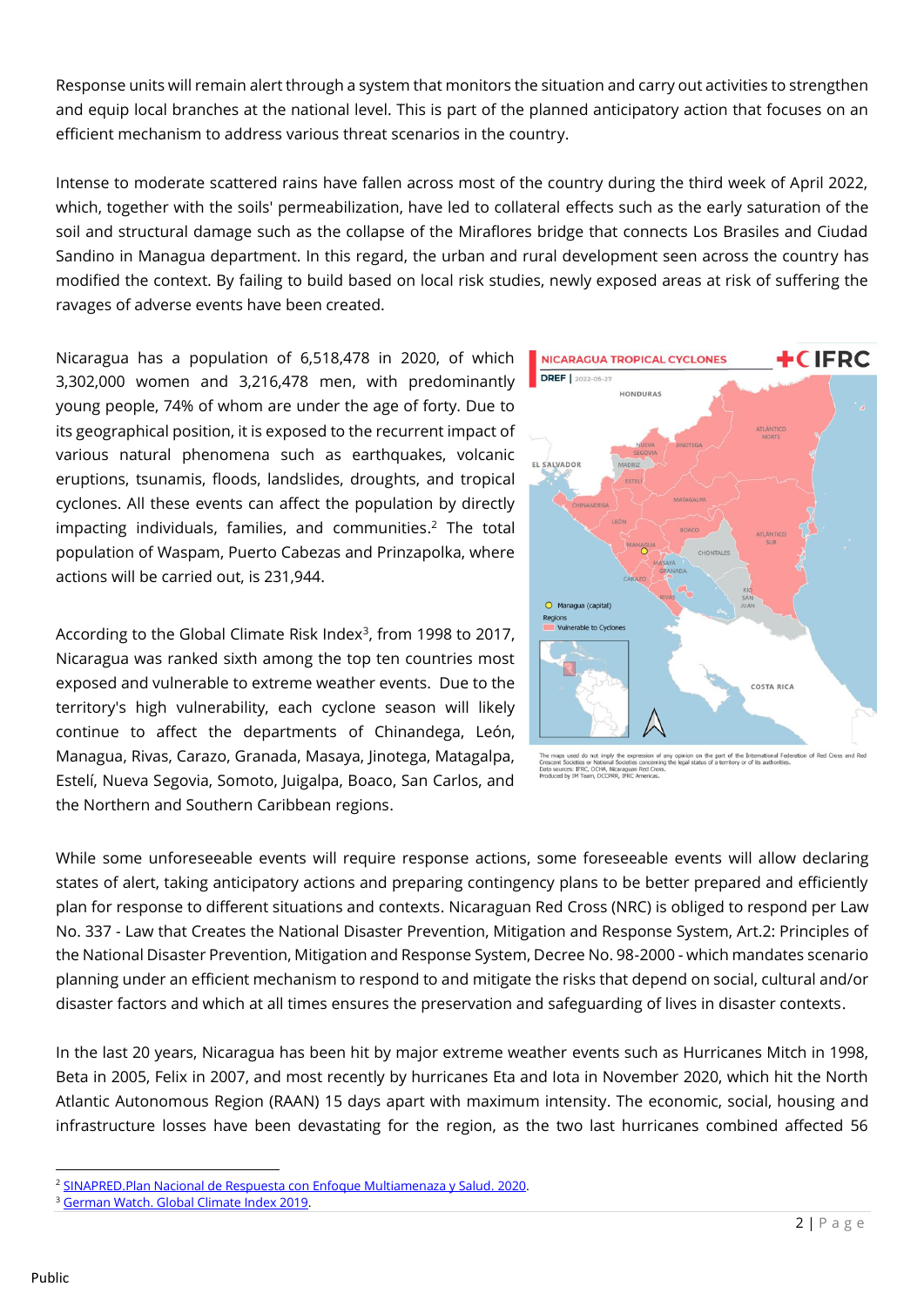municipalities nationwide and put three million people at risk. According to SINAPRED reports, damage caused by the hurricanes totalled 617 million 433 thousand dollars, and economic losses totalled 121 million dollars, for a total of 738 million 602 thousand dollars. Additionally, the housing conditions of families in the Autonomous Region of the Northern Caribbean Coast (RACCN) have historically been overcrowded and with homes built from insecure materials, which has led to the deprivation of indigenous communities of the right to live in safety, with dignity, and with the certainty of property rights. The RACCN population has historically presented high rates of general and extreme poverty. According to data from the 2014 Living Standard Measurement Survey (EMNV), about 18.95% of households in the Atlantic region live in general poverty. The average poverty line is defined at 17,011.47 NIO (about 477 USD) per year, according to the National Institute of Development Information (INIDE). It is estimated that 6% of households live in extreme poverty. This region also has significant barriers to accessing medical health services. Difficulties of access due to weak or non-existent transportation infrastructure to the communities, combined with the high costs of mobilization to communities, cause significant complications in accessing the nearest health posts or centres. Another big problem in the RACCN is household hygiene and sanitation conditions. Hurricanes exacerbate this problem by destroying latrines, contaminating hundreds of wells, and making access to hygiene items even more difficult.

#### **Summary of the current response**

#### **Overview of Host National Society Response Action**

The Nicaraguan Red Cross was founded 87 years ago, constantly growing and responding as an auxiliary to public authorities to respond to and mitigate risks that depend on social, cultural and/or disaster factors through a legal framework. It currently has 32 branches (17 municipal and 15 departmental), as well as 2,000 volunteers located nationwide who are called on to respond to an emergency and/or disaster event.

Based on its Strategic Development Plan, including response actions and experiences carried out in other events, the NRC incorporates a preparedness for institutional and community response component with an adaptation approach within its actions. This covers everything from the activation of the emergency operation centre (EOC) to the supply chain to deliver and strengthen its activities under a resiliency approach to reduce risk.

Below are certain actions conducted by the NRC, in line with its forecast- and scenario-based planning and considering the multiple hazards in the country:

- Reinforced Safer Access Strategy and Handbook to reduce operational risks in the field.
- Hiring of a Operational security officer to provide strategic and operational monitoring to NS actions.
- Updated its Strategic Plan and multi-hazard-based Contingency Plans, aligned with national response plans.
- Prepared and disseminated the operational communication guidance.
- Conducted a campaign to disseminate COVID-19 prevention measures.
- Reinforced specialized techniques within various national intervention teams (NITs), prioritizing psychosocial care (PSS), pre-hospital care and transport (the main humanitarian services provided by the NRC), water, sanitation and hygiene (WASH), Community Engagement and Accountability (CEA) and PASSA.
- Made an inventory of readiness and preparedness needs to identify strengthening needs, considering existing stock and the resources to be required.
- Monitoring of upcoming events by the Monitoring and Reporting Commission of platforms such as the Nicaraguan Institute of Territorial Studies (INETER for its acronym in Spanish), NOAA and WINDY, which also maintains the daily report on the evolution of the COVID -19 pandemic.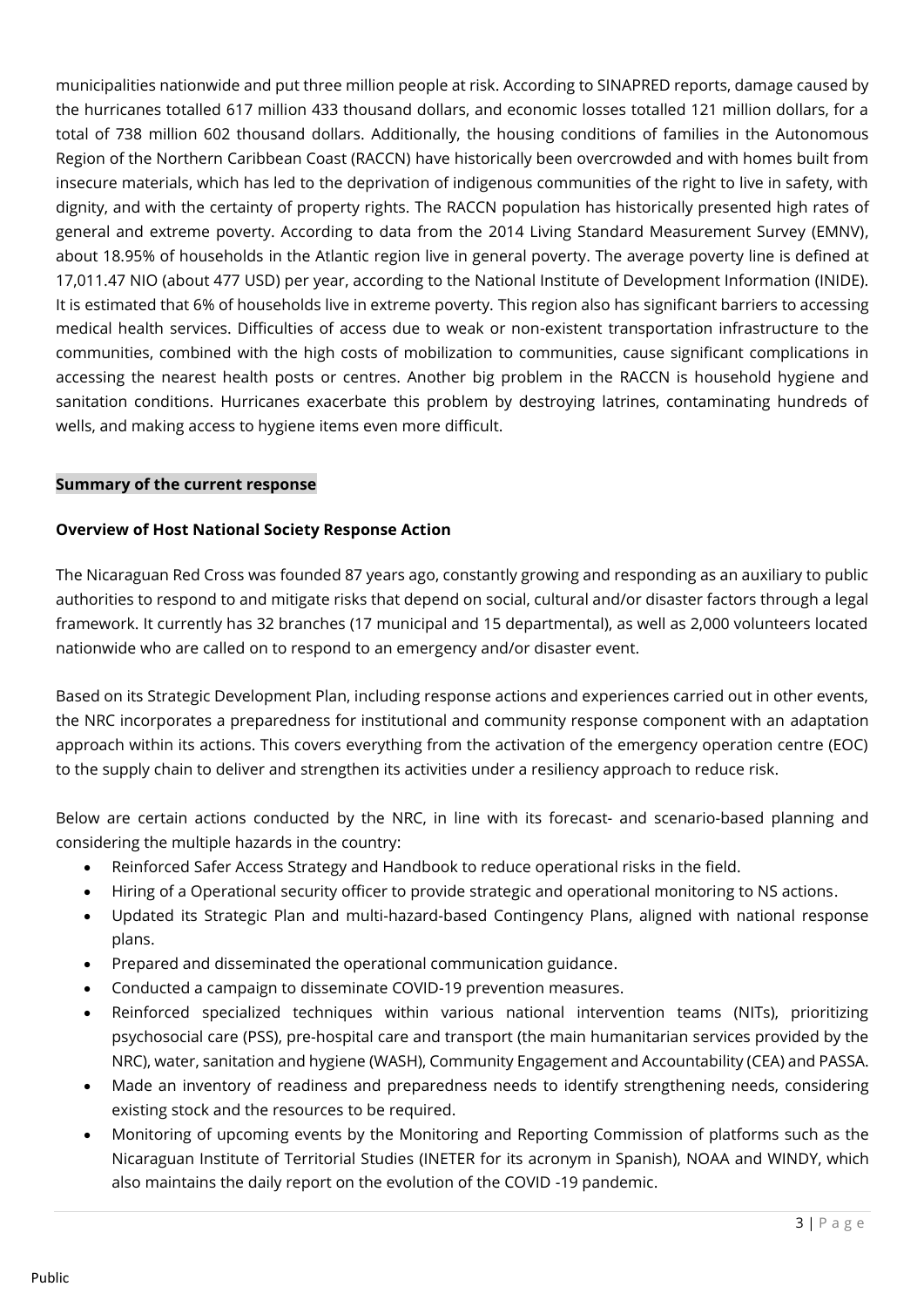The National Society has available for any possible event, 63 ambulances, 31 base radios, 60 radios installed in units and vehicles, 42 portables (walkie-talkies), and 4 repeaters (Crucero, Horno, Quiabu, Gateada). At the national level, the NRC carries out internal preparedness and information actions that establish effective, data-analysisbased communications and early activities for early and effective response by the National Society Strategic Development Plan.

For this possible response, it has activated five commissions for ongoing round-the-clock monitoring – Yellow and Red Alerts. It coordinates with Movement partners and volunteers and coordinates local plans with its branches.

In parallel, conversations have begun with SINAPRED's deputy director, communicating and/or coordinating the services and programmes that can be provided by NRC to affected people. In addition, it has activated the humanitarian network as part of emergency-related agreements for funding the Contingency Plan.

#### **Overview of Red Cross Red Crescent Movement Actions**

The Nicaraguan Red Cross coordinates and articulates with all Movement members, thus improving the response capabilities to adverse events, having its emergency funds and capabilities established as a single operational muscle. In this sense, harmonious collaboration and action among all movement partners are essential for the Nicaraguan Red Cross humanitarian action.

Through the Country Cluster Delegation's Disaster Management Coordinator, the International Federation of the Red Cross and Red Crescent (IFRC) in the country provides guidance and support to emergency response actions carried out by the National Society. Funding from DREF can be requested, an Emergency Appeal can be launched, and other fundraising mechanisms to support the National Society in its response contingencies. This type of coordination is also used for projects addressing the COVID-19 pandemic at the regional level and the Eta & Iota Plan of Action.

In addition, the IFRC's Americas Regional Office (ARO) in Panama provides support through a specialized team that assists the different components linked to the emergency: water and sanitation, health, logistics, and disaster risk reduction, among others. This team helps the Nicaraguan Red Cross identify priority needs such as damage assessment and needs analyses (DANA) in carrying out preparedness, readiness, response, and recovery actions for the population.

The International Committee of the Red Cross (ICRC) carries out joint actions to address operational safety, safer access, operational communication, restoration of family links and health service protection issues through its country office and cooperation area.

The German Red Cross, through its delegation in Honduras and its country delegate, performs climate risk studies regarding extreme hydrometeorological events, coordinating with INETER and SINAPRED to prepare early action plans (anticipation). The German Red Cross has been supporting the Nicaraguan Red Cross in training the WINDY platform and the CVA program as a mechanism for early action.

The Italian Red Cross carries out Disaster Risk Reduction projects in the central-south zone of the country, where they strengthen communities in high vulnerability and mobilize its emergency resources for the support of the National Society when required.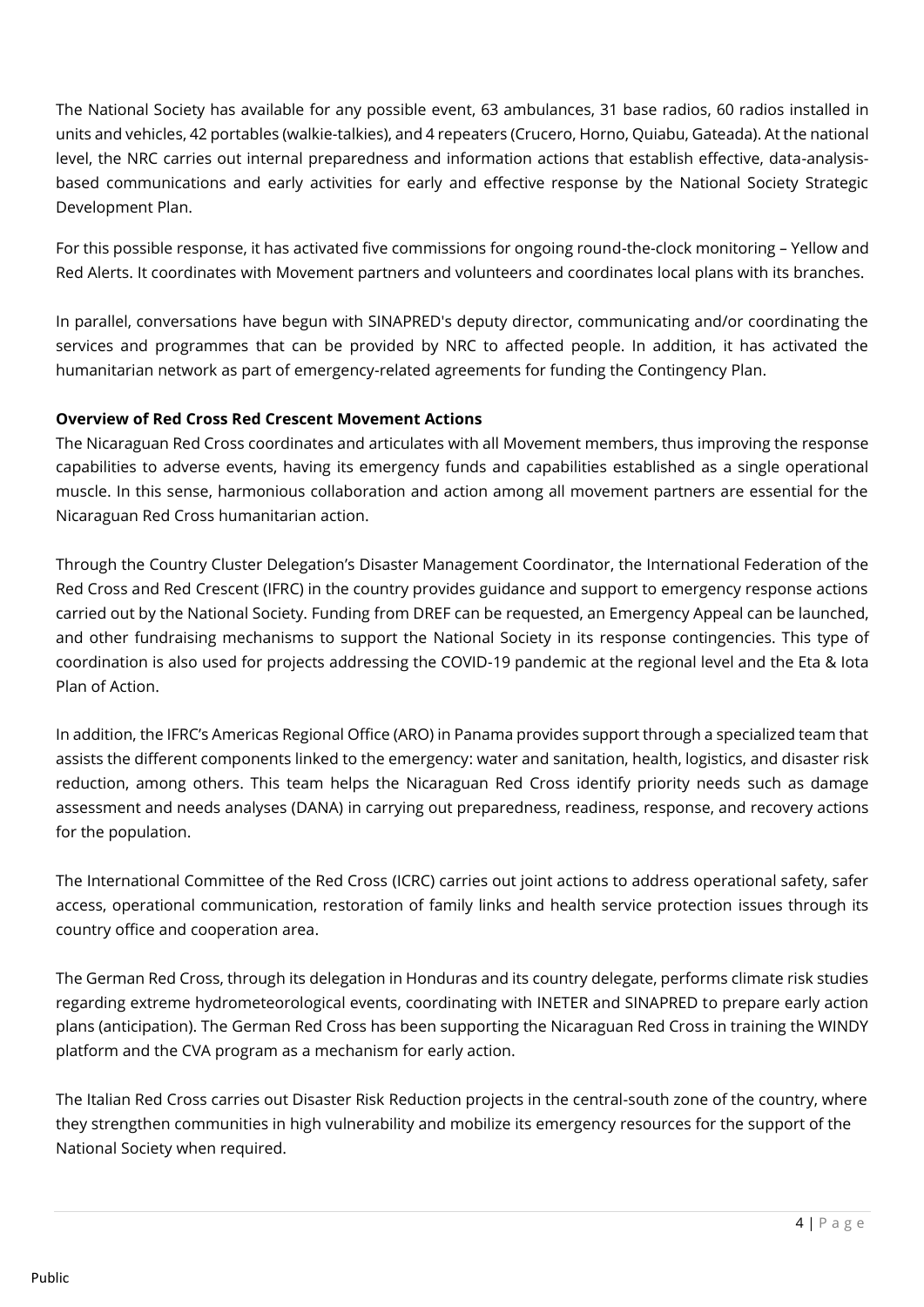The Spanish Red Cross implements risk management projects in the northern Caribbean coast of Nicaragua, as well as psychosocial support through the Nicaraguan Red Cross psychosocial support centre, mobilizing its emergency resources and other donors such as the European Union and Spanish organizations.

The Italian and Spanish Red Cross also support the Nicaraguan Red Cross by monitoring climate events and the evolution of scenarios to activate funds to support the National Society.

#### **Overview of non-RCRC actors' actions**

The Nicaraguan Red Cross coordinates with the National System for Disaster Prevention, Mitigation and Response (SINAPRED, in Spanish) as soon as an alert is issued for any event to ensure a needs-based, well-coordinated response. It also coordinates with other actors, such as private sector companies, international donors, embassies, and United Nations organizations, strengthening the NRC's response to communities.

#### These include:

The Nicaraguan Institute of Territorial Studies (INETER, in Spanish): Maintains strict, ongoing surveillance and monitoring of weather events. Recommends the declaration of different alerts based on the phenomena's evolution.

The Nicaraguan Institute for Municipal Development (INIFOM, in Spanish): Updating on critical points in each municipality in urban and rural areas. The number of families and people in greater vulnerability. Location of collective centres, among other relevant data, ensures the first response to families. Provides the cleaning of riverbeds, sewers, and rainwater drainages in public infrastructure. Updating of municipal, community, household response plans, collective centres, warehouses, and activation of logistics means.

SINAPRED: Promotion of prevention measures. Updating of response plans. Preparation of community leaders. Monitoring, operation of command posts, and activation of the emergency system. Preparation of sheltering capacity.

Nicaraguan Ministry of Health (MINSA, in Spanish):

- Strengthening of organization sectors, municipalities, hospitals, SILAIS and MINSA central level.
- Ensures preparedness to mitigate the effects of disasters such as epidemics, injuries, and damage to health facilities.
- Promote house-to-house education campaigns with the community network, providing recommendations for cleaning gutters in homes, yards and proper rubbish collection.
- Prepare the Influenza Vaccination Plan, applying 222,000 vaccines to children 6 to 24 months, women who are pregnant women, and people over 50 years of age suffering from underlying chronic diseases.

National Police:

- Make available 100 per cent of the police force and resource in line with the emergency faced.
- Establish response measures and actions, particularly contingency plans in regional delegations and Managua districts.
- Activate the support group that assists the emergency management and executive group.
- Make available police devices to ensure the safety of both people and property during evacuations.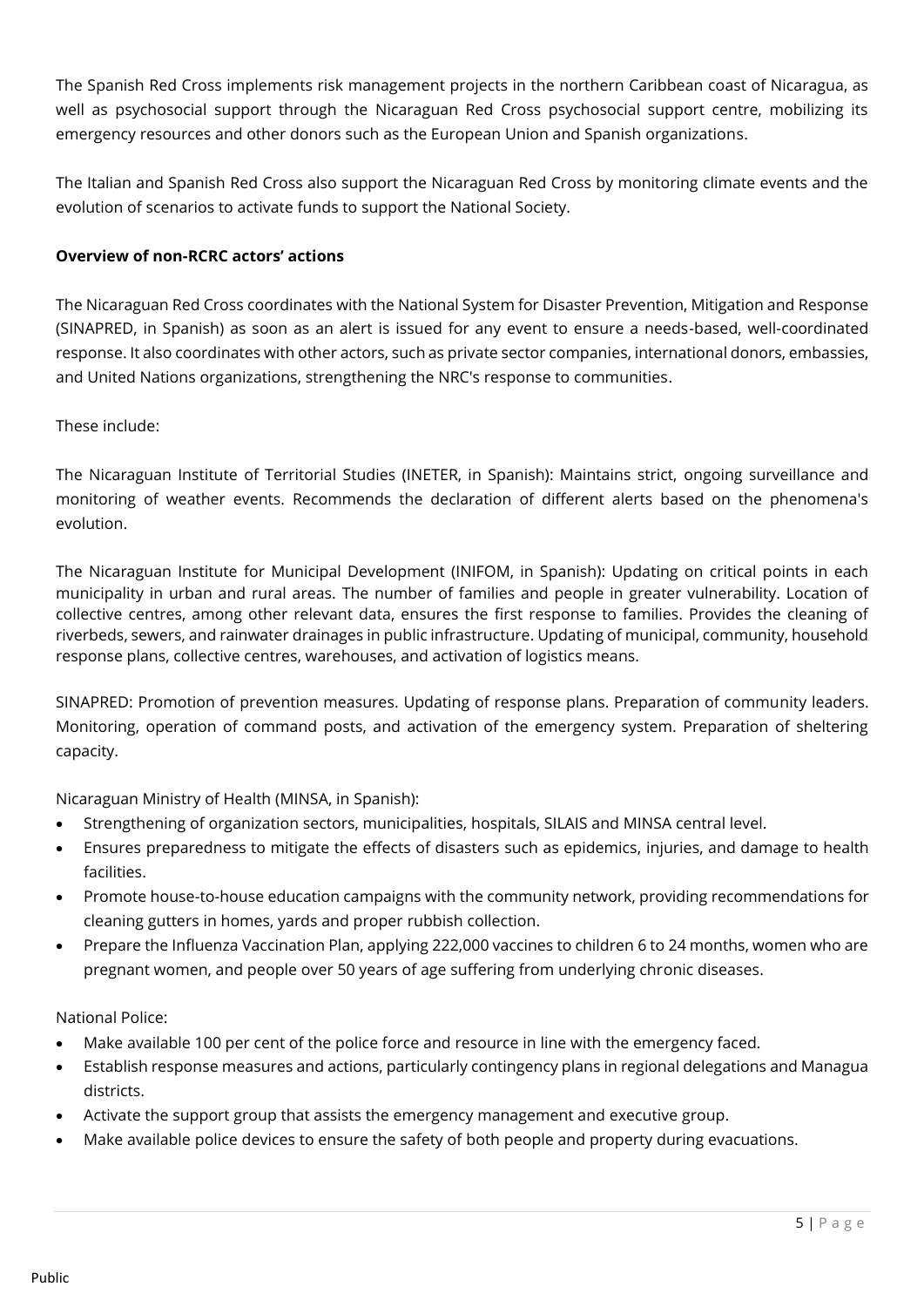International cooperation donors (such as ECHO, COSUDE, World Vision, Japan Embassy, and German Embassy) and private companies that are familiar with the work of the Nicaraguan Red Cross and are long-standing partners and have a high interest in providing support when a humanitarian response is planned, and therefore, maintain communication with the Nicaraguan Red Cross and activate their cooperation funds to support the humanitarian response actions provided by the National Society to the population affected by disasters.

#### **Needs analysis.**

In crises and disasters, the Nicaraguan Red Cross deploys actions to save lives and protect the population, especially during catastrophic events that require evacuation mechanisms, pre-hospital care and humanitarian aid, such as hurricanes, earthquakes, and social conflicts. To this end, the NRC has a National Crisis and Disaster Response Plan and hazard-based Contingency Plans.

The National Society aims to deliver food, hygiene kits, and blankets and ensure safe water to communities, one of the population's most significant needs in the first 72 hours after the hurricane is predicted, and there is a 60% probability of occurrence. In this regard, it is necessary to cover fuel expenses, emergency vehicles' maintenance and repair and per diems for volunteers and staff, operation coordinators and administrative assistants to ensure a logical and orderly response. Implementing contingency plans in the event of an adverse situation requires prior preparation by the NRC, which means:

Pre-positioning equipment, tools, supplies, and early warning messaging and units necessary to provide a hazardbased response: It is essential to have materials equipment and pre-positioned at national headquarters as well as at certain branches, as this will reduce operating costs and speed up response times and early response to communities, thus reducing the risk of losing human lives during hydrometeorological events. Community early warning messaging mechanisms are necessary to provide simple, useful, and usable information to enable proper preparedness and response to organizations and communities that will help safeguard lives and livelihoods. An inventory of readiness and preparedness needs has been already carried out to identify strengthening needs, considering existing stock and the resources to be required.

Livelihood and basic needs: In Nicaragua, 80% of the population living in poverty resides in rural areas, much of it in remote communities where access to essential services is minimal. The population of the Caribbean Coast is dedicated to subsistence agriculture, fishing, timber extraction, and mining to sustain the economy of these regions, where essential health services, education, drinking water and electricity are still absent in many areas. Especially in rural communities, conditions that worsen in the presence of extreme weather events put families' food security at risk.<sup>4</sup> These communities have been chronically affected by different natural phenomena, such as the Eta-Iota hurricanes in November 2020 and they are still in a recovering phase.

It is essential to guarantee minimum livelihood conditions that ensure the continuity of everyday life for families and communities in the short term in the face of an adverse event, considering their level of vulnerability. Considerations must be taken to protect the natural resources these communities depend on and avoid further worsening of the condition of their vulnerability. Pre-emptive response actions to this event must consider the immediate needs but, at the same time, contribute to strengthening individual and community resilience. [NEAT+](https://neatplus.org/)  [environmental assessments](https://neatplus.org/) will be carried out in communities to evaluate the current sensitivity of the environment, how it has been affected by the disaster or crisis, and how planned activities might also affect it,

<sup>4</sup> [CEPAL. Análisis estructural de la economía nicaragüense: el mercado laboral. June 2017.](https://www.cepal.org/es/publicaciones/41942-analisis-estructural-la-economia-nicaraguense-mercado-laboral)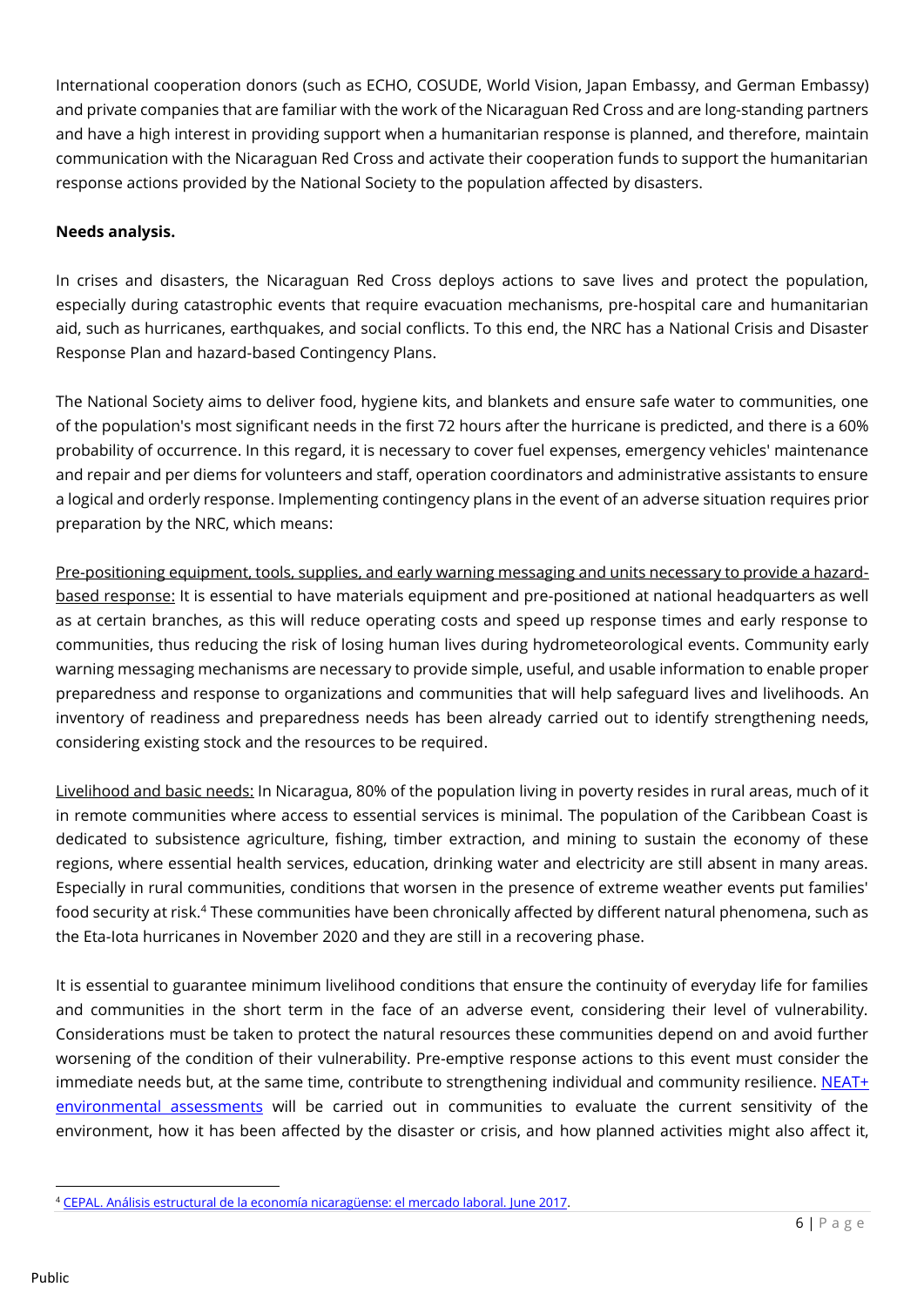highlighting and categorizing the underlying risks and vulnerabilities to the environment and affected communities.

Mental and self-care: Disasters and complex emergencies result in a deterioration of the social fabric, a loss of the fabric of family life and an increase in signs of psychological distress, such as grief and fear, which can increase mental illness and other social problems. It is estimated that one-third and one-half of the exposed population suffer some psychological manifestation. However, not all can be qualified as pathological. Most reactions to situations of great significance or impact should be understood as normal reactions. Therefore, it is essential to provide the population with tools to manage stress, fear, and anxiety before, during and after an adverse event or with the help of mental health professionals to resume their lives with greater resilience.<sup>5</sup>

Attention to mental health through previous sessions where psychological first aid is provided is essential to manage emotions and stress caused by exposure to extreme events that endanger people's lives, especially children and adolescents, through tools for self-care and coping with traumatic events. The Nicaraguan Red Cross has a permanent program of psychosocial support that allows for strengthening people before a disaster.

Water, sanitation, and hygiene (WASH): In Nicaragua, 34% of people in rural areas do not have access to safe drinking water. Even though the country has rich water resources, water sources are contaminated. Especially on the Caribbean Coast, where most rural families use surface water, which is contaminated and exacerbated by flooding caused by storms and hurricanes, guaranteeing safe water for the population affected by these events is one of the most felt needs.<sup>6</sup>

#### **Targeting**

Target areas were selected based on actions and lessons learned in response to hurricane events that have affected the country in the last five years. Selection considered vulnerability analyses and the multiple threats to the country, characterizing the areas of most significant exposure, and assessing the active hurricane season that has been projected, forecasting 19 storms and 3 to 6 category-3 hurricanes or higher according to the Saffir Simpson scale.

All scenarios are based on the most vulnerable and exposed geographic areas. This means that all 32 branches nationwide can be affected; however, priority will be given to branches in the country's Pacific and North Central areas. The branches prioritized based on their municipalities' risk scenarios are Matagalpa, Jinotega, Estelí, León, Chinandega, Rivas, Granada, Carazo, Masaya, Caribe Sur Region, Costa Caribe Norte Region, and Managua. It should be noted that the North Caribbean coast is currently being assisted through the Eta and Iota Recovery Appeal, whose actions are scheduled to end in June 2022.

The estimated population that can be affected has been considered with the latest population census, 2020, of 6,518,478 inhabitants - 3,302,000 female and 3,216,478 male - of whom 74 per cent are under 40 years of age.

Due to the characteristics of the intervention and its auxiliary role to the local authorities, the National Society will work on two levels:

• Collective centres where families are exposed to being affected by the hydrometeorological event and sheltering and leaving with the minimum to protect themselves are received.

<sup>5</sup> [PAHO. Guía práctica de salud mental en situaciones de desastres, 2009.](https://iris.paho.org/bitstream/handle/10665.2/2800/9275326657-spa.pdf?sequence=1&isAllowed=y)

<sup>6</sup> [Red de Agua y Saneamiento de Nicaragua \(RASNIC\). Acceso al agua potable Segura. 31 July 2020.](https://www.rasnic.org/acceso-al-agua-potable-segura/)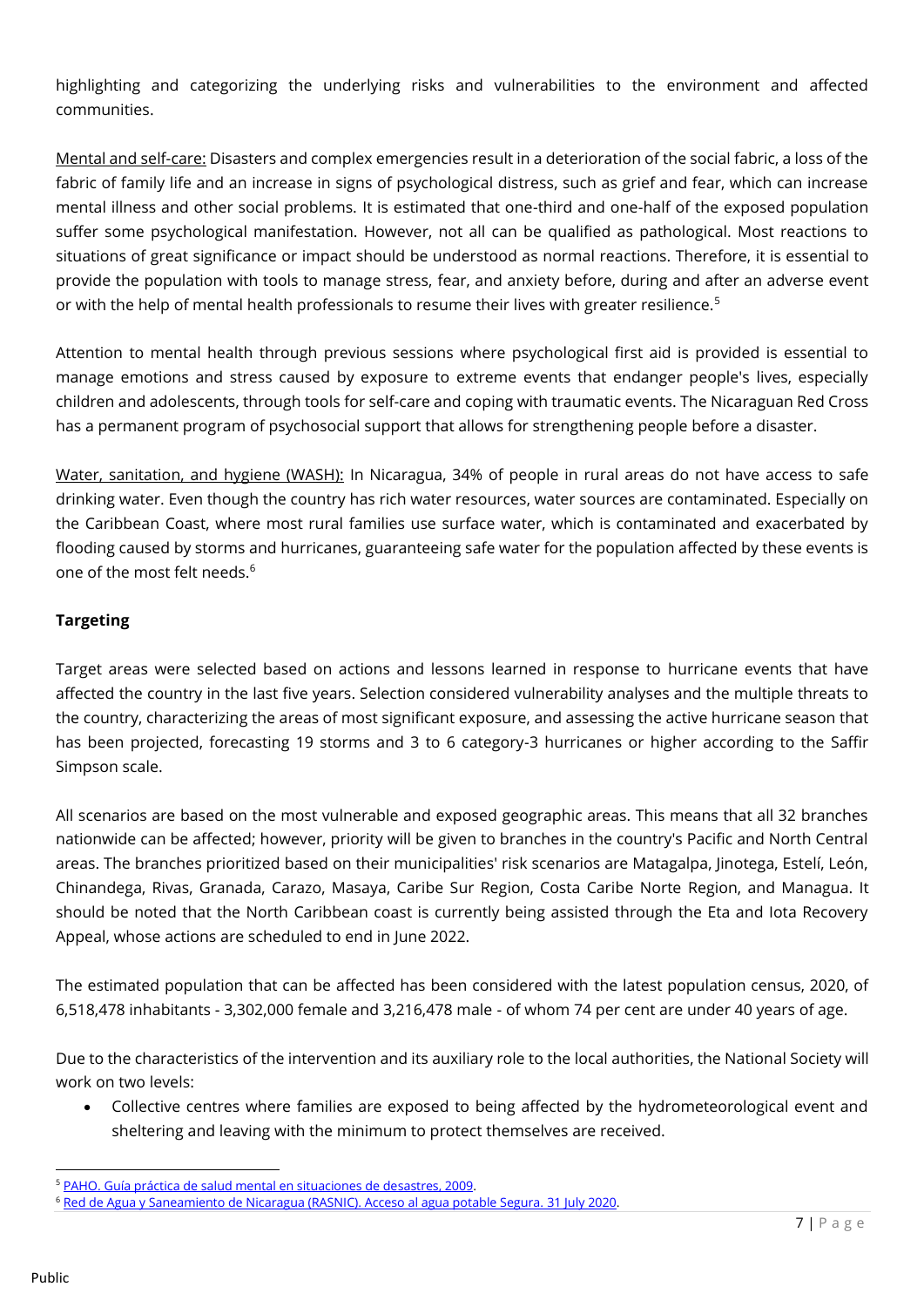• Families in the peri-urban neighbourhoods of the municipalities of Waspam, Prinzapolka and Puerto Cabezas, with the most significant probability of impact and affectation, will be selected.

#### **Estimated disaggregated data for the population targeted.**

| Category                        | <b>Estimated %</b><br>of target group |
|---------------------------------|---------------------------------------|
| Young Children (under 5 years)  | 10 %                                  |
| Children (5-17yrs.)             | 15 %                                  |
| <b>Adults (18-49 yrs.)</b>      | 60 %                                  |
| Elderly (>50 yrs.)              | 10 %                                  |
| <b>People with disabilities</b> | 5 %                                   |

Direct people targeted:

- 4 collective emergency centres
- 200 families 1,000 people

Indirect people targeted: 57,986 people to be reached with early warning messages.

Historically, families in the area have been directly affected by hydrometeorological events and are in critical points defined in the Municipal Response Plan. Families targeted will be selected in coordination with SINAPRED, COMUPRED and local authorities.

#### **Scenario planning**

The intervention strategy proposed for this operation is based on an anticipatory approach, which means that its activation will depend on triggers that indicate the actions to be carried out according to the forecast of the event.

The proposed actions would be carried out gradually, based on the action plan, before the event occurs to provide families with certain conditions to cope with the event and mitigate its consequences. For that, it is necessary to have prepared beforehand certain conditions that allow the development of the anticipatory actions, which would allow a certain readiness level to carry out this type of action in the time window indicated by the forecasts for an event to occur:

#### **Readiness actions:**

- Establish coordination with SINAPRED at the Central level to agree on possible areas of intervention, according to the analysis of critical points. This means creating specific scenarios where hazards are likely to impact the population.
- Agree on a Protocol for coordination and activation according to the behaviour of the events following the forecasts and which will be part of the National Society's Contingency Plan. This will also involve the municipal disaster preparedness, mitigation, and response committees.
- Identify a list of shelter centres to be activated when a hydro-meteorological event approaches.
- Identify a list of needs in collective centres and anticipated actions to create better conditions to protect families.
- Community early warning messaging mechanisms are implemented to support community preparedness actions and messages prepared in coordination with local authorities and community leaders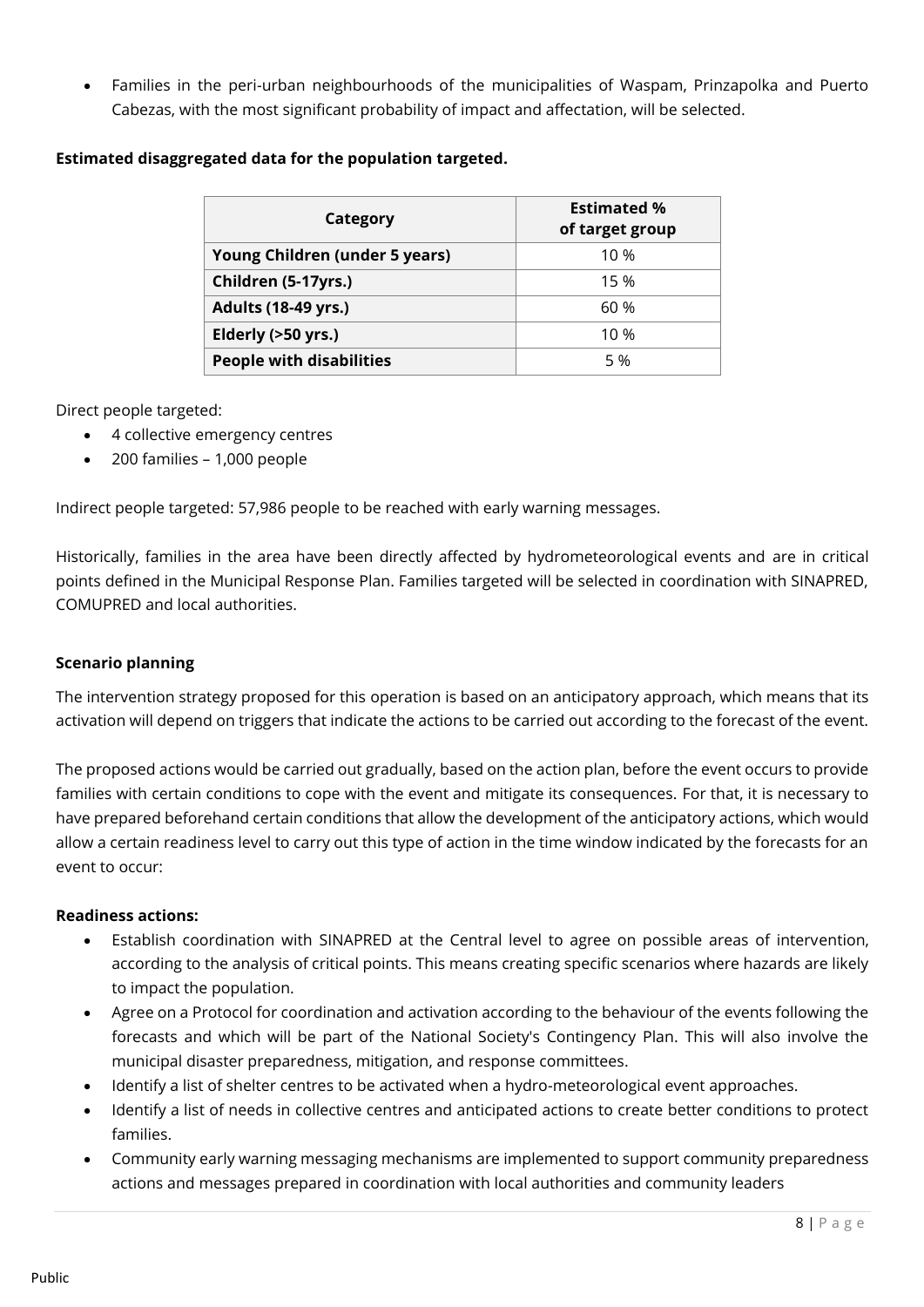- Define the cash transfer strategy for this operation, identification of providers and distribution protocols through a document that clearly expresses the steps to be followed.
- Identify and establish pre-agreements with suppliers for food, personal hygiene, and water filters, among others.
- Coordinate with suppliers each step to activate vouchers or others.
- Follow up on the compliance of the activators.
- Acquisition of biosecurity protection equipment, which will require (masks, alcohol, atomisers, liquid soap, nitrile gloves, etc.).
- Ensure visibility for volunteers who will intervene.
- Coordinate all logistical operations internally to ensure that pre-emptive operational actions can be carried out once the direct beneficiary group has been identified when a second triggering event occurs.

| <b>Scenarios</b>                                          | <b>Humanitarian Consequence</b>     | <b>Potential Response</b>            |
|-----------------------------------------------------------|-------------------------------------|--------------------------------------|
| <b>Scenario A</b>                                         | SINAPRED declares a Green Alert     |                                      |
| There are hydro-meteorological                            | and forecasts a high probability of | Activation of the Communication      |
| events typical of the season. There                       | a larger cyclone, which could cause | and Follow-up Commission of the      |
| is constant monitoring of the                             | significant flooding.               | Emergency Operations Centre for      |
| weather conditions, considering                           |                                     | permanent 24-hour monitoring         |
| the forecasts of the National                             | Communities at risk constantly      | and situation reporting. Activation  |
| Institute of Territorial Studies                          | monitor the event and prepare for   | of situation rooms in regions close  |
| (INETER) and the Hurricane Centre                         | a likely evacuation.                | to the potential impact zone.        |
| of the National Oceanic and                               |                                     | Mapping capacities and resources     |
| Administration<br>Atmospheric                             |                                     | (lines of intervention)<br>at the    |
| (NOAA). The NRC activates its                             |                                     | establish<br>national<br>level       |
| response mechanisms.                                      |                                     | coordination with the involved       |
|                                                           |                                     | organisms.                           |
| <u>Trigger 1:</u>                                         |                                     | The coordination established by      |
| When the centre of a Tropical                             |                                     | SINAPRED<br>for<br>activating<br>the |
| Cyclone (TC) is located between 63°                       |                                     | anticipated DREF are initiated.      |
| and 70° W and between 10° and                             |                                     |                                      |
| 15° N, and its displacement is                            |                                     | The possible areas of most           |
| expected<br>to<br>be<br>west/northwestward in the next 24 |                                     | significant impact are geolocated,   |
| hours.                                                    |                                     | and a preliminary selection is made  |
|                                                           |                                     | SINAPRED<br>regional<br>with<br>and  |
|                                                           |                                     | government and municipalities.       |
| <b>Development: 5 to 7 days</b>                           |                                     | The processes defined to mobilise    |
|                                                           |                                     | the DREF funds are activated.        |
|                                                           |                                     | It coordinates with the network of   |
|                                                           |                                     | suppliers available in the areas to  |
|                                                           |                                     | deliver the products previously      |
|                                                           |                                     | identified.                          |
|                                                           |                                     | Logistics are organised for the      |
|                                                           |                                     | displacement of response units to    |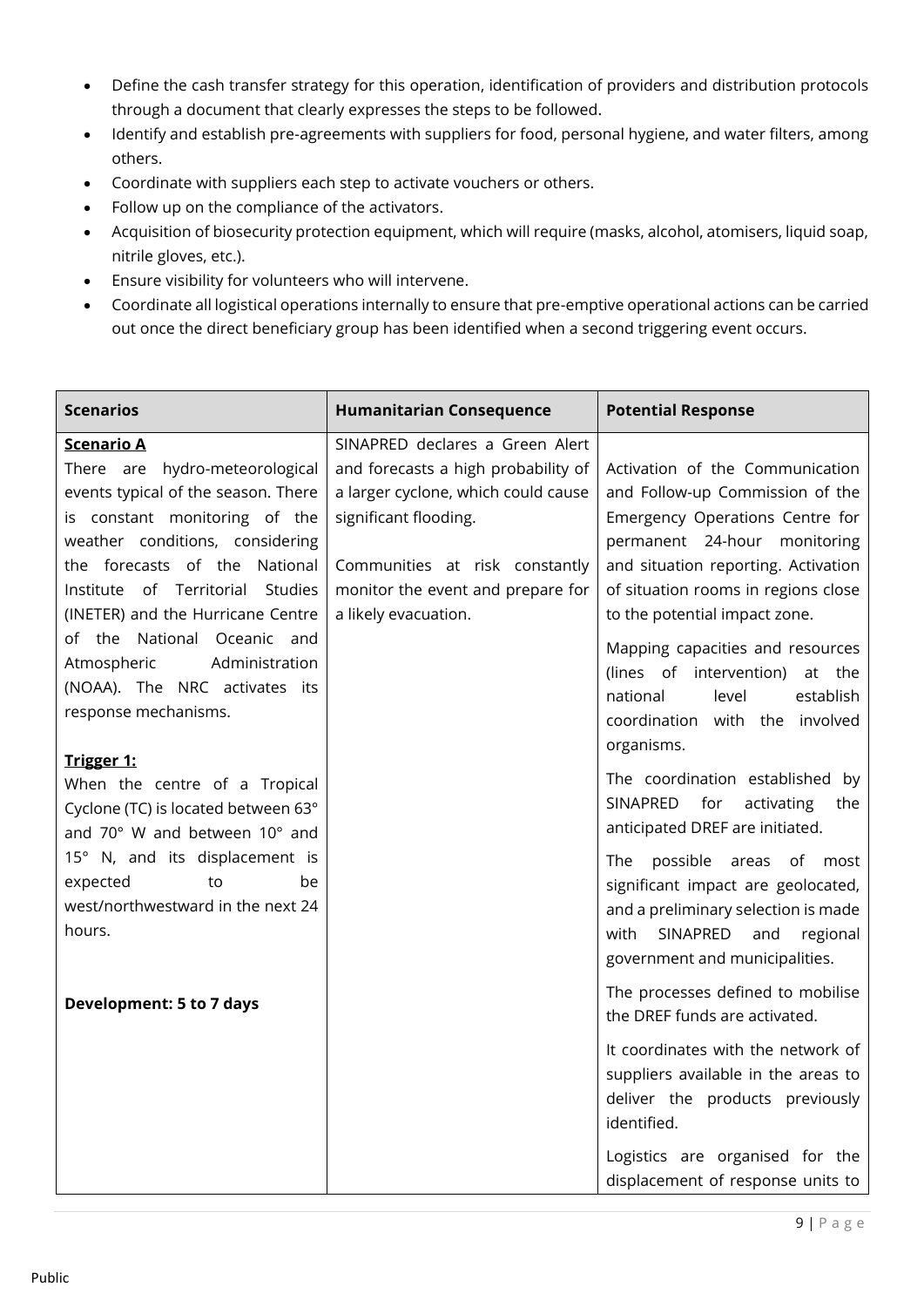|                                                                                                                                                                                                                                                                                                                                                                                                                                                                                                                                                                                                                                                                                                                                                                                                                                                                                                                      |                                                                                                                                                                                                                                                                                                                                                                                                                                                                                                                                                                       | the area, water treatment plants<br>and preparing humanitarian aid<br>kits to attend to the emergency in<br>the warehouse.<br>Activation of National Intervention<br>Teams (NIT) in Water, Sanitation<br>and Hygiene Promotion.<br>information campaign<br>An<br>İS.<br>activated via radio to inform the<br>population about the evolution of<br>the event and the actions to be<br>taken: prepare for the evacuation<br>with the necessary and possible<br>means to safeguard life and, as far<br>as possible, protect assets.<br>Procurement of water storage<br>equipment is being prepared                                                                                                                                                                                                                                                                                                                                        |
|----------------------------------------------------------------------------------------------------------------------------------------------------------------------------------------------------------------------------------------------------------------------------------------------------------------------------------------------------------------------------------------------------------------------------------------------------------------------------------------------------------------------------------------------------------------------------------------------------------------------------------------------------------------------------------------------------------------------------------------------------------------------------------------------------------------------------------------------------------------------------------------------------------------------|-----------------------------------------------------------------------------------------------------------------------------------------------------------------------------------------------------------------------------------------------------------------------------------------------------------------------------------------------------------------------------------------------------------------------------------------------------------------------------------------------------------------------------------------------------------------------|----------------------------------------------------------------------------------------------------------------------------------------------------------------------------------------------------------------------------------------------------------------------------------------------------------------------------------------------------------------------------------------------------------------------------------------------------------------------------------------------------------------------------------------------------------------------------------------------------------------------------------------------------------------------------------------------------------------------------------------------------------------------------------------------------------------------------------------------------------------------------------------------------------------------------------------|
| <b>Scenario B</b><br>The INETER forecast foresees a 60%<br>probability of a tropical cyclone<br>moving towards the red alert zones<br>with the possibility of becoming a<br>tropical cyclone. SINAPRED<br>- is<br>issuing a partial or total yellow alert<br>for the regions of the northern<br>Caribbean Coast of Nicaragua,<br>where evacuations of communities<br>to safe areas will be initiated.<br>Simultaneously, the opening of<br>collective centres or solidarity<br>houses is taking place.<br>Increase in need for humanitarian<br>aid where approximately 231,944<br>people (36,938 families) will be<br>affected,<br>according<br>the<br>to<br>SINAPRED and Nicaraguan Army's<br>survey in the area.<br>The tropical cyclone is stationed in<br>the red alert zone and is moving<br>towards the continental area.<br>INETER forecasts flooding with an<br>80% probability of three days.<br>Trigger 2: | SINAPRED declares a yellow alert<br>for the Northern Caribbean area<br>due to the imminent impact of the<br>tropical cyclone in the Northern<br>Caribbean.<br>Opening and refurbishment of<br>collective centres.<br>Evacuations are<br>initiated, and<br>contingency plans are put in place.<br>Internal mobilisation of people to<br>less vulnerable areas.<br>Según el análisis de riesgo del<br>According to SINAPRED's<br>risk<br>analysis, approximately 231,944<br>people are likely to be affected<br>(36,938 families) on the Nicaraguan<br>Caribbean coast. | All Emergency Operations Centre<br>(EOC) commissions at NRC National<br>Headquarters, Monitoring Centres<br>Departmental<br>Branch<br>and<br>Operational Posts and Situation<br>Rooms are activated.<br>Situation Rooms and Operational<br>Posts of the Municipal Branches<br>activated.<br>National Intervention Teams (NITs)<br>by technical area are in the impact<br>zone and support evacuations of<br>families<br>and/or<br>communities<br>whose lives and property are at<br>high risk.<br>Preparation of status reports.<br>Support in the preparation of pre-<br>designated collective centres.<br>Identified providers prepare to<br>meet the needs of families who will<br>be given vouchers to secure<br>hygiene kits or other post-disaster<br>necessities.<br>Distribution of items to families<br>evacuated. Jerrycans or other<br>will<br>containers<br>be placed<br>to<br>guarantee safe water for the<br>population. |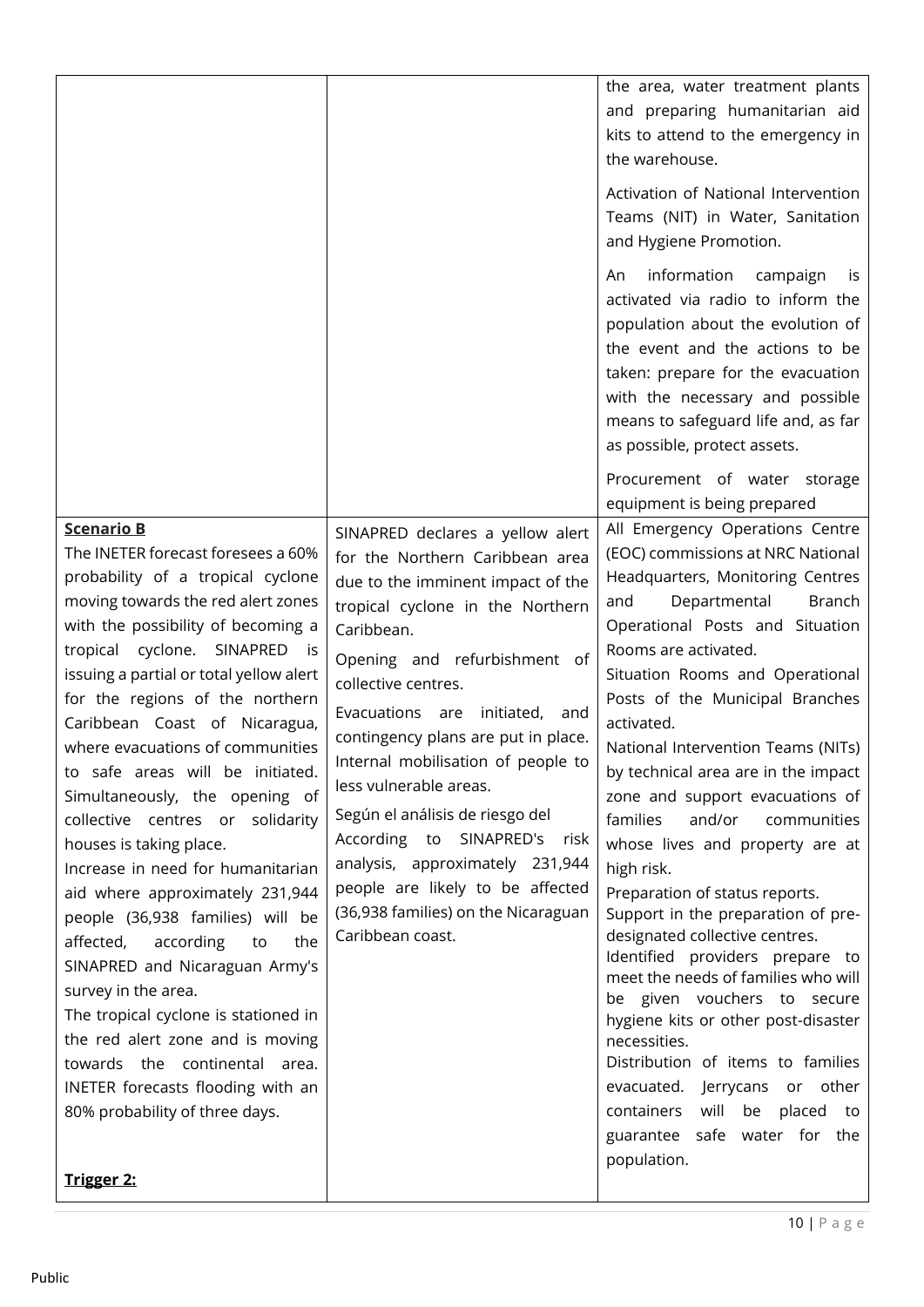| When the centre of a Tropical        | Provide self-care sessions and                         |
|--------------------------------------|--------------------------------------------------------|
| Cyclone is located between 70° and   | psychological first aid tips for                       |
| 77° West and between 15° and 18°     | families who will have to cope with                    |
| North, its displacement continues    | the disaster or were displaced by                      |
| westward in the next 24 hours,       | flooding in their communities.                         |
| according to NOAA or other           | Distributing unconditional voucher                     |
| meteorological entity reports.       | assistance ensures families have                       |
| Once a partial or total yellow alert | their basic needs covered before an                    |
| has been issued by SINAPRED          | event.                                                 |
| Government<br>and/or<br>the<br>of    | <b>Distribution</b><br>materials<br>of<br>for          |
| for<br>hydro-<br>Nicaragua           | children for PSS sessions to help                      |
| meteorological events.               | them manage stress and protect<br>their mental health. |
| It is sufficient that one of the     | Conduct an initial assessment of                       |
| conditions is fulfilled.             | the selected communities' water,                       |
|                                      | sanitation and hygiene situations.                     |
| Development: 3 to 7 days             | Awareness sessions for hygiene                         |
|                                      | promotion and safe water storage.                      |
|                                      | Delivery of items for safe water                       |
|                                      | storage.                                               |
|                                      | Conduct an assessment to evaluate                      |
|                                      | the current sensitivity of the                         |
|                                      | environment, how it has been                           |
|                                      | affected by the disaster or crisis,                    |
|                                      | and how planned humanitarian                           |
|                                      | activities might further affect it, in                 |
|                                      | preparation and to mitigate the                        |
|                                      | effects of subsequent actions in                       |
|                                      | impacted area.                                         |

### **Operation Risk Assessment**

| Potential RISKS AND IMPACT to the<br>project<br>Contextual                                                                                                                                                                                                                                                    | <b>LIKELIHOOD of</b><br>occurrence<br>R |   | <b>MITIGATION MEASURES</b>                                                                                                                                                                                                                    |
|---------------------------------------------------------------------------------------------------------------------------------------------------------------------------------------------------------------------------------------------------------------------------------------------------------------|-----------------------------------------|---|-----------------------------------------------------------------------------------------------------------------------------------------------------------------------------------------------------------------------------------------------|
| phenomena:<br>Natural<br>natural<br>phenomena may occur during the<br>life of the project, given the elevated<br>level of vulnerability because of the<br>multiple weather and<br>hydro-<br>meteorological hazards to which the<br>country is exposed. Therefore, NRC<br>and other partner actors' priorities | $\mathsf{A}$                            | A | - Contingency and evacuation plans.<br>-Implement safety standards throughout the<br>actions' development.<br>- Information and communication with local<br>actors.<br>- Refrain from circulating in unrecommended<br>and unauthorized areas. |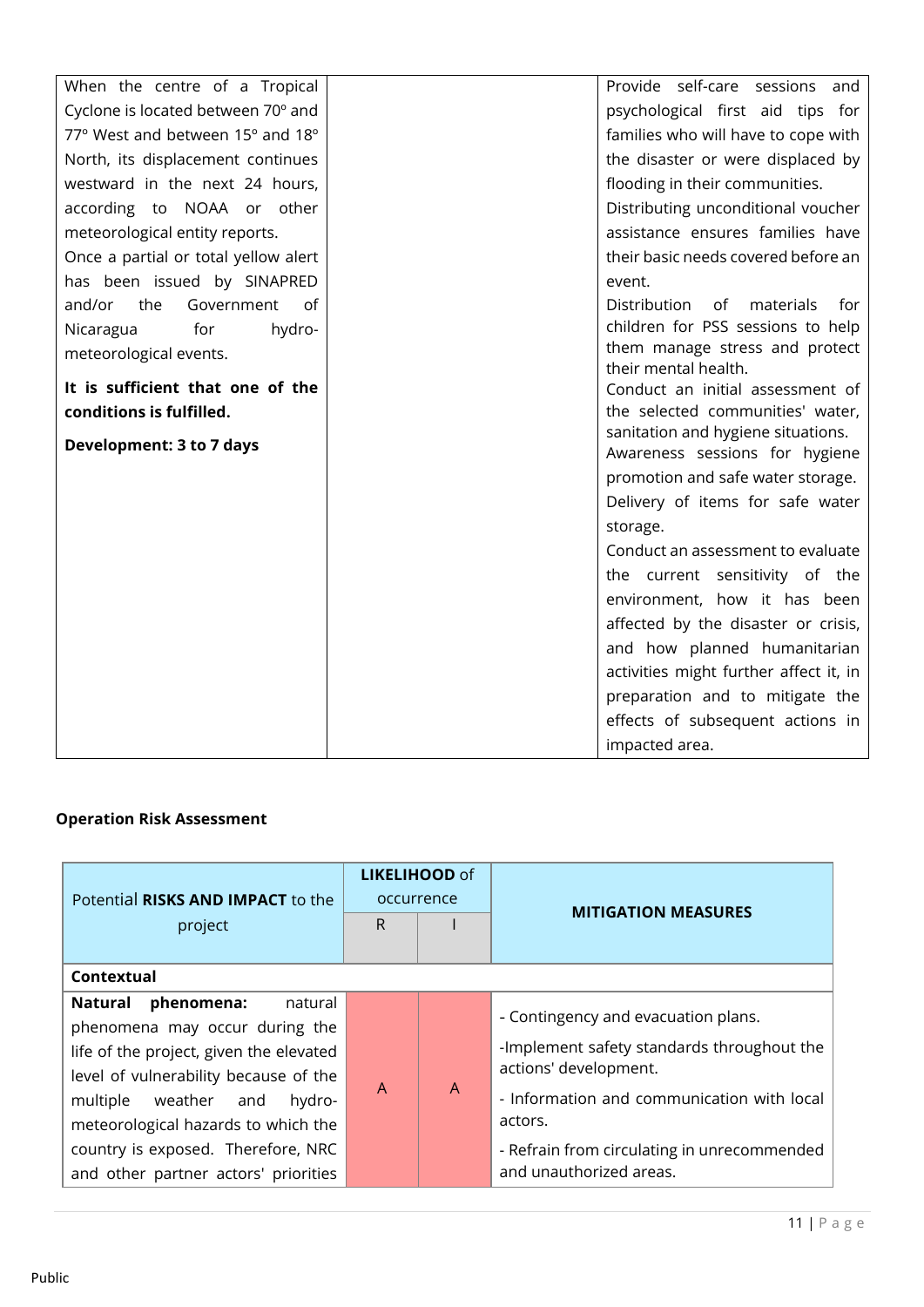| may change and, in turn, prevent or<br>delay the execution of project<br>activities.                                                                                                                                                                                          |              |              | - Monitor developing hazards (hurricanes,<br>volcanic activity).<br>- Have a risk analysis for the target territories.<br>- Risk awareness.                                                                                                                                                                                                                                                                                                                                |
|-------------------------------------------------------------------------------------------------------------------------------------------------------------------------------------------------------------------------------------------------------------------------------|--------------|--------------|----------------------------------------------------------------------------------------------------------------------------------------------------------------------------------------------------------------------------------------------------------------------------------------------------------------------------------------------------------------------------------------------------------------------------------------------------------------------------|
| COVID-19 pandemic:<br>COVID-19<br>cases increase, with new waves and<br>variants in various parts of the<br>country, making it difficult to move<br>supplies, isolate intervention areas,<br>and infection of NRC front-line<br>personnel and partners delays the<br>project. | $\mathsf{A}$ | $\mathsf{A}$ | -Constant monitoring of COVID-19 case<br>indicators and, if necessary, looking for<br>alternatives or rescheduling that mitigate the<br>effects of the identified risks.<br>-Provide streamlined mechanisms<br>to<br>purchase supplies, distribute them to the<br>different branches, and coordinate with the<br>government to ensure access to intervention<br>areas.<br>-Apply biosafety protocols, ensure availability<br>of supplies, protocols for field visits, etc. |

## **B. Operational strategy**

Considering the needs, the context in which the rural communities and peripheral neighbourhoods of the Caribbean Coast live, and each of the triggers according to the identified scenarios and the forecast will determine the early action defined through activation protocols. The NRC has defined an intervention strategy with steps in anticipation of any hydro-meteorological event, taking as a reference the forecast of the hurricane season for the year 2022.

The objective is to anticipate the consequences of these events, prevent their effects as much as possible, and reduce human suffering and loss of life. It will also work based on the fundamental principles of the Red Cross Movement in coordination with the National System for Disaster Preparedness, Mitigation and Response (SINAPRED) in identifying communities according to their level of affectation and intervention priorities.

#### **Overall Operational objective:**

Contribute to mitigating the impact of possible hurricanes on an estimated 200 most vulnerable families living in high-risk areas and an estimated 57,986 people with early warning messages.

#### **Main lines of intervention:**

In coordination with the municipal and regional Risk Management Units, four collective centres will be identified in which the Red Cross will be supporting families with CVA, guaranteeing safe water with the delivery of appropriate containers to avoid water contamination, as well as hygiene supplies that will be available to families.

This proposal responds to the needs set out in the National Response Plan and hazard-based contingency plans, for which the following components are proposed for the intervention strategy:

**Cash and voucher assistance (CVA):** To guarantee dignified anticipatory actions by the social and cultural conditions of the area to be intervened. It plans to make cash transfers through vouchers which can be exchanged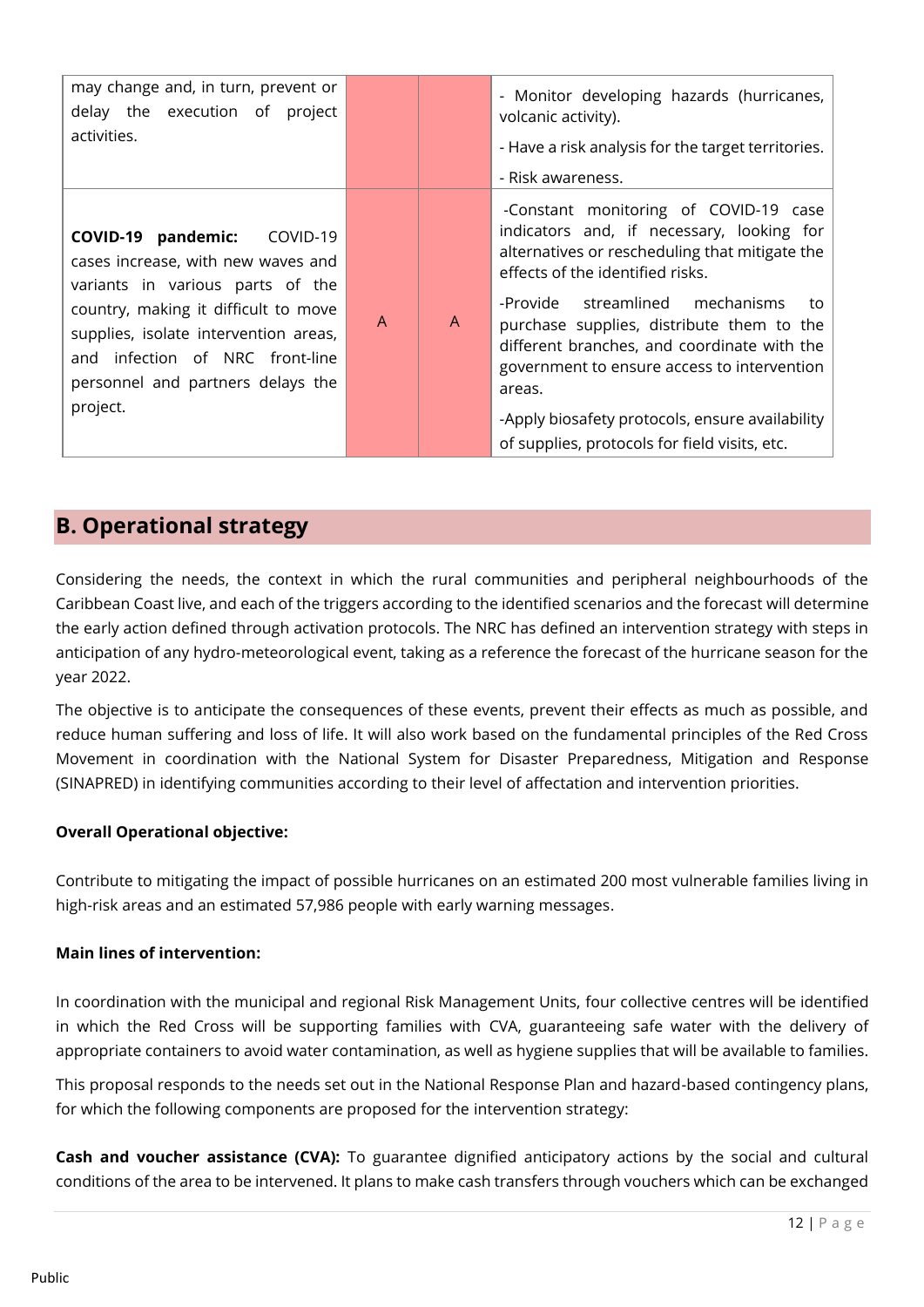with previously identified suppliers and supply families with food, hygiene and medical products or basic expenses in hardware stores for essential home repairs, such as nails and zinc sheets.

The network of providers in the probable areas of intervention will be identified in the preliminary preparation phase, beginning in August when the high season for tropical cyclones starts. The protocol for the activation of anticipated actions will also be drawn up.

The families will be identified in the Collective Emergency Centres from neighbourhoods on the periphery of the municipality in areas of risk and high levels of vulnerability. 200 families will be prioritized and will be given a voucher either using a card with an electronic bar or a paper card prepared by the Nicaraguan Red Cross with the required specifications to be a valid document and support for the transaction. The voucher will have a value of 7,333 Nicaraguan Córdoba's (C\$) or 200 CHF. This value has been selected because it is slightly more than the minimum wage. The minimum wage table (Approved wage 2021-2022: C\$ 6,622.47) was published by the Nicaraguan Ministry of Labour.<sup>7</sup>

The profile of people targeted will prioritise the population in a situation of vulnerability, i.e. those people who, for natural or social reasons, are considered to be in a situation of defencelessness due to their condition and therefore deserve support. For such purposes, a differential approach will be used in which priority attention will be given to single-headed families headed, with members with functional diversity, older adults, or with several minors in their care. In all cases, it will be identified that the families do not have the economic resources or have limited access to services by their means or through public health or social programmes. For the contracting of the provider, administrative procedures will be followed per the administrative manual of the Nicaraguan Red Cross and the IFRC.

The criteria for choosing the supplier will be acceptance of the suppliers to work under the CVA mechanism, that they have the necessary geographical coverage for the project, that they provide quality services, inventory capacity to meet the demand, accessibility from the beneficiary to the supplier, from the supplier to the products and from the National Society to the supplier. Experience and quality of service.

Among the experiences of the Nicaraguan Red Cross in the context of emergencies, it has considered the assistance provided to beneficiaries through vouchers and in-kind assistance, such as the following:

- In 2014, after the earthquake measuring 6.2 on the Richter scale on 10 April, work was carried out in the most affected areas of La Paz Centro and Nagarote, providing beneficiaries with food vouchers and construction materials.
- In 2019, the Psychosocial Support and Mental Health Centre (CAPS) was created to attend to the most vulnerable people's mental health care needs, which have been attended to through the unconditional cash transfer mechanism. Similarly, vouchers for medicine have been delivered to purchase school supplies, and in 2020, unconditional vouchers were delivered to 100 families affected by the COVID-19 pandemic.

Based on this experience and considering the population's needs, the cash transfer mechanism is proposed as part of an action in anticipation of the imminent probability of extreme hydro-meteorological events.

The objective is to guarantee that families, before and after the impact of the event, can count on economic resources that will allow them to acquire or pre-position food, blankets, personal hygiene materials, or other requirements to recover after the impact of an event.

<sup>7</sup> [Asamblea Nacional de Nicaragua. Salarios Mínimos. 25 February 2021.](http://legislacion.asamblea.gob.ni/normaweb.nsf/3133c0d121ea3897062568a1005e0f89/605ab8b2f2e7116f06258692007a8c65?OpenDocument)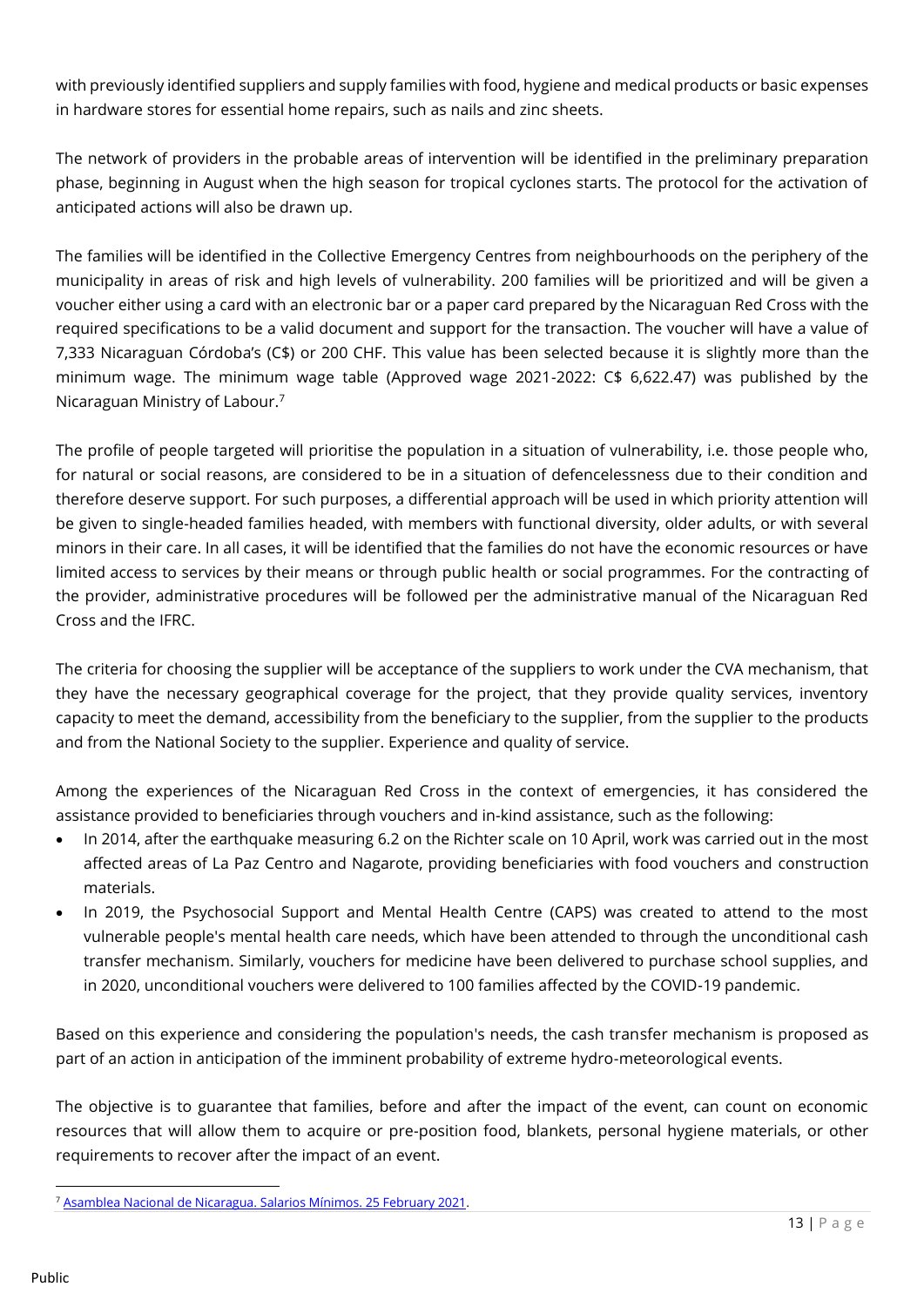A rapid response staff person will be deployed to strengthen the National Society's capacities in CVA to support the development of the programme's strategy.

**Psychosocial or Mental Health Care:** Once the families are concentrated in the temporary collective centres before the impact of the tropical cyclone, self-care sessions will be held for the adults of the families and play activities with children and adolescents to manage fear and stress. These are short sessions of between 30 minutes to an hour. Apart from experiencing self-care techniques, the group leaders are also taught psychological first aid so that they can provide support to their family members who may be affected after the impact of a lifethreatening event. Volunteers will carry out these actions from the Red Cross Psychosocial Support Network with the accompaniment of a mental health professional (psychologist) from the Psychosocial and Mental Health Support Centre (CAPS), who will be deployed from the green alert to the area. Psychosocial Support kits for the play sessions will be provided for the children and the collective centres, which their administrators will manage. A total of 200 PSS kits and four community kits will be delivered to the administrators of the collective centres so that the Collective Centre administration can promote psychosocial support sessions.

**WASH:** In the event of an emergency in the municipalities of Puerto Cabezas, Prinzapolka or Waspan, the Red Cross has a presence through the Bilwi branch and two aid stations that will be available from August in the area, where water purification equipment will be provided and will be available for emergencies in the area. Safe water will be guaranteed in the collective centres before the arrival of the families and the impact of any adverse event, and 200 families will be provided with jerrycans or filters that will allow safe water storage, thus avoiding waterborne diseases.

**Communication and Awareness Campaign:** to inform communities and families about the event's evolution, the actions to get ready to go to a safe place and the measures of prevention and protection against tropical cyclones and floods. This campaign will start with a green alert. To disseminate these key messages, a contract will be established with community radio stations and local television in the municipalities. Vignettes will be constantly disseminated, and radio stations will be visited to keep them informed about the event. These actions will be coordinated and implemented with the Risk Management Units of the municipality. This campaign will be carried out before the impact of the hydrometeorological event.

**Strengthening the National Society's response capacities:** To efficiently guarantee the proposed activities, the institution must have a human resource that allows it to manage the anticipation phase, which means that it will define the cash transfer strategy, the protocol for activating funds before coordination, mapping of suppliers, among other prior actions, for which it is proposed to hire a professional with experience and knowledge in risk reduction and emergency management, as well as general knowledge of cash transfers. This professional would start working in August so that his/her time of contract (4 months) coincides with the high hurricane season.

The operation requires operational expenses such as fuel for the execution of activities and general maintenance of the units available to the SN for the implementation of anticipated actions and first response, as well as expenses in salaries, per diem for volunteers, accommodation for travel to the area, stationery and other expenses related to the operation.

#### **Human Resources**

The Nicaraguan Red Cross has a network of 32 branches available for this proposal. Priority will be given to those branches for location reasons and the more significant impact of adverse events. It will have the support of its volunteer network with more than 2,000 volunteers and relief staff, and members. 150 volunteers mobilized will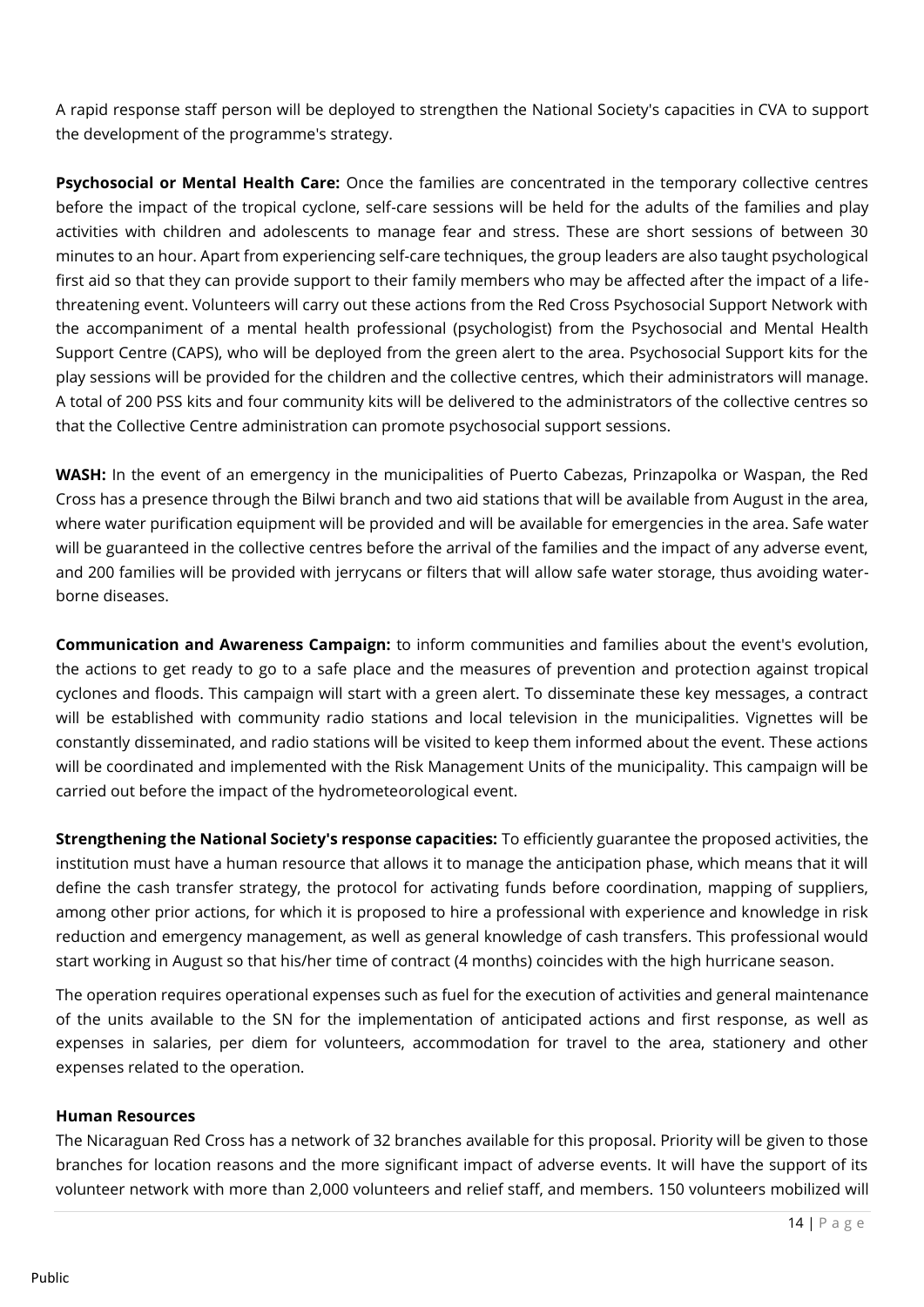be guaranteed insurance for field operations as part of operational security. Since the volunteers will be mobilized 72 hours before the arrival of the hurricane, they will be in a high-risk area with high exposure to winds and rain, which entails a higher risk of accident or death, and therefore the insurance premium is high.

#### **Community Engagement and Accountability (CEA):**

For communication, an Institutional Image Strengthening campaign will be developed for the acceptance, access, and security of our staff, which promotes key messages, promotion of Principles and Values, and the Use of the Indicative and Protective emblem. These actions will be carried out on social networks of NRC and externally through television and radio spots. As an accountability mechanism, periodic Operational-Strategic Bulletins will be generated. Meetings with local authorities will be organised. A lesson learned workshop will be held to collect good practices and replicable processes of this type of experience, as well as important aspects to improve for future interventions. It is also essential to link this anticipatory action so that it becomes a response or appeal depending on the magnitude and impact of the event.

#### **Logistics and Supply chain**

The processes for procurement of goods and services, transport and warehousing, will be centralized at NRC HQ, which has procurement, warehousing and transport units. IFRC's Logistics Unit will provide support when required. All this work will be carried out based on existing procedures and guidelines in line with IFRC minimum requirements. A distribution plan will be defined based on the branches' needs and the magnitude of the impact of the events, and all support and sources of verification to support the operation will be ensured.

#### **Information Technology (IT)**

The operation requires contracting telephony services to enable efficient communication between the technical implementation team, the different national EOC commissions and the situations, which will need to remain in constant communication to monitor the event. The national COVID-19 context has led to increased use of virtual conference platforms such as Zoom, Skype, etc., and hosting data for remote work. These tools are vital for working and communicating with target groups, given the movement restrictions and biosafety measures that have been established and govern daily life.

#### **Environmental Sustainability**

From an Environmental Sustainability standpoint, should an event occur, support will be provided to the National Society to conduct an on-site assessment to evaluate the current sensitivity of the environment in the affected area using the NEAT+ tool. This evaluation will determine how it has been affected by the disaster or crisis and how planned humanitarian activities might further increase community vulnerability. This will be done in preparation for an EA and to mitigate the effects of subsequent humanitarian actions in the impacted area, as well as set the initial assessment for posterior community resilience interventions as an exit strategy for the overall operation. A case study report will be developed to collect good practices and replicable processes of this type of environmental assessment and application of the tool in emergency contexts as lessons learned to guide future interventions at the global level.

#### **Planning, Monitoring, Evaluation and Reporting**

As part of PMER strategies, planning and project areas will advise on and facilitate these processes. Previously identified actions include the development of an indicator and target monitoring matrix to monitor progress toward target achievement. Rapid surveys will also be conducted to identify specific target groups' perceptions regarding implementing the CEA approach, and monthly and quarterly narrative and financial reports will be prepared and submitted.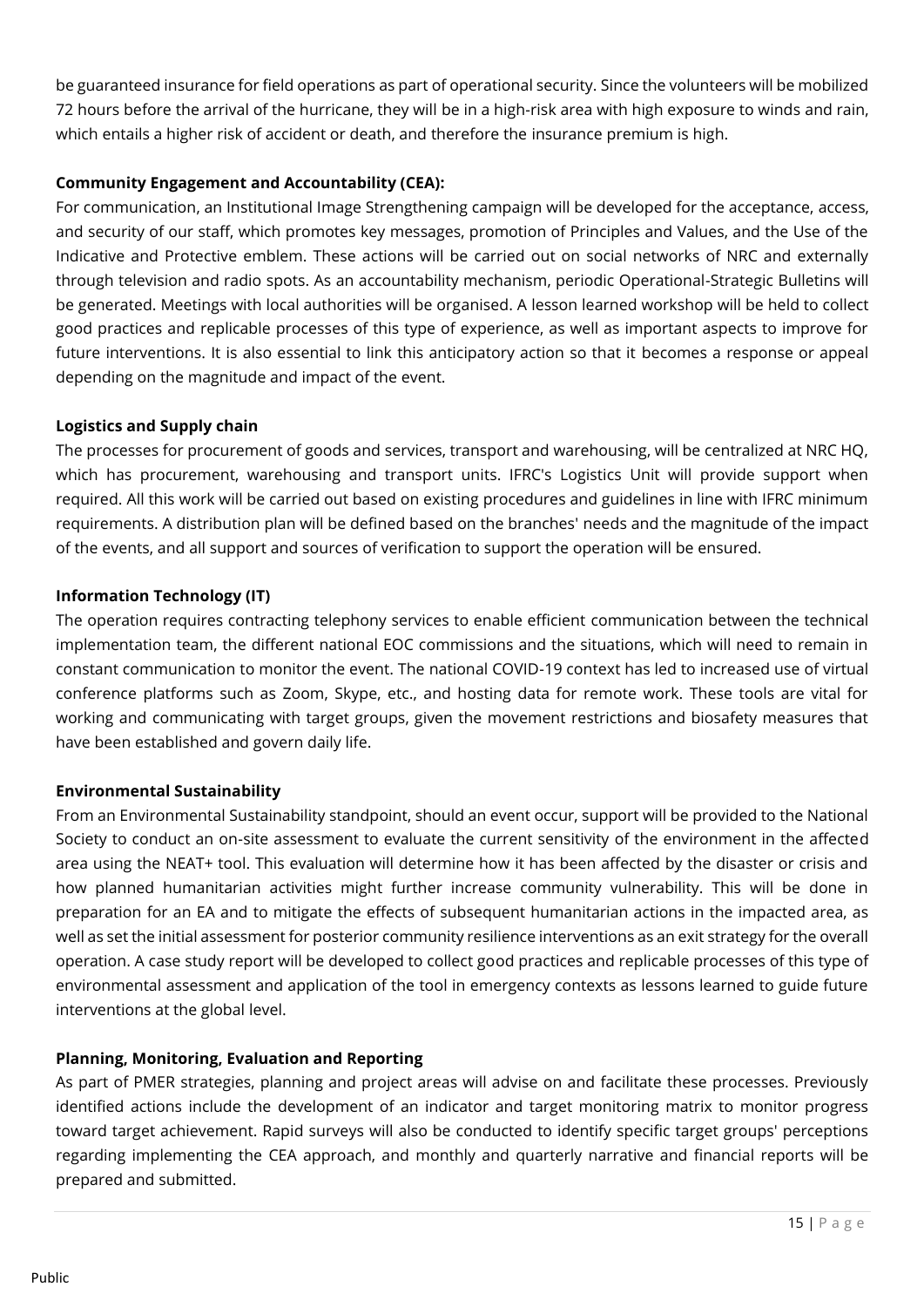#### **Administration and Finance**

Operational and administrative support from the National Society will be provided from the accounting and administrative area, as it is relevant for the operationalisation of the action and will be responsible for monitoring the implementation of the funds and financial reporting.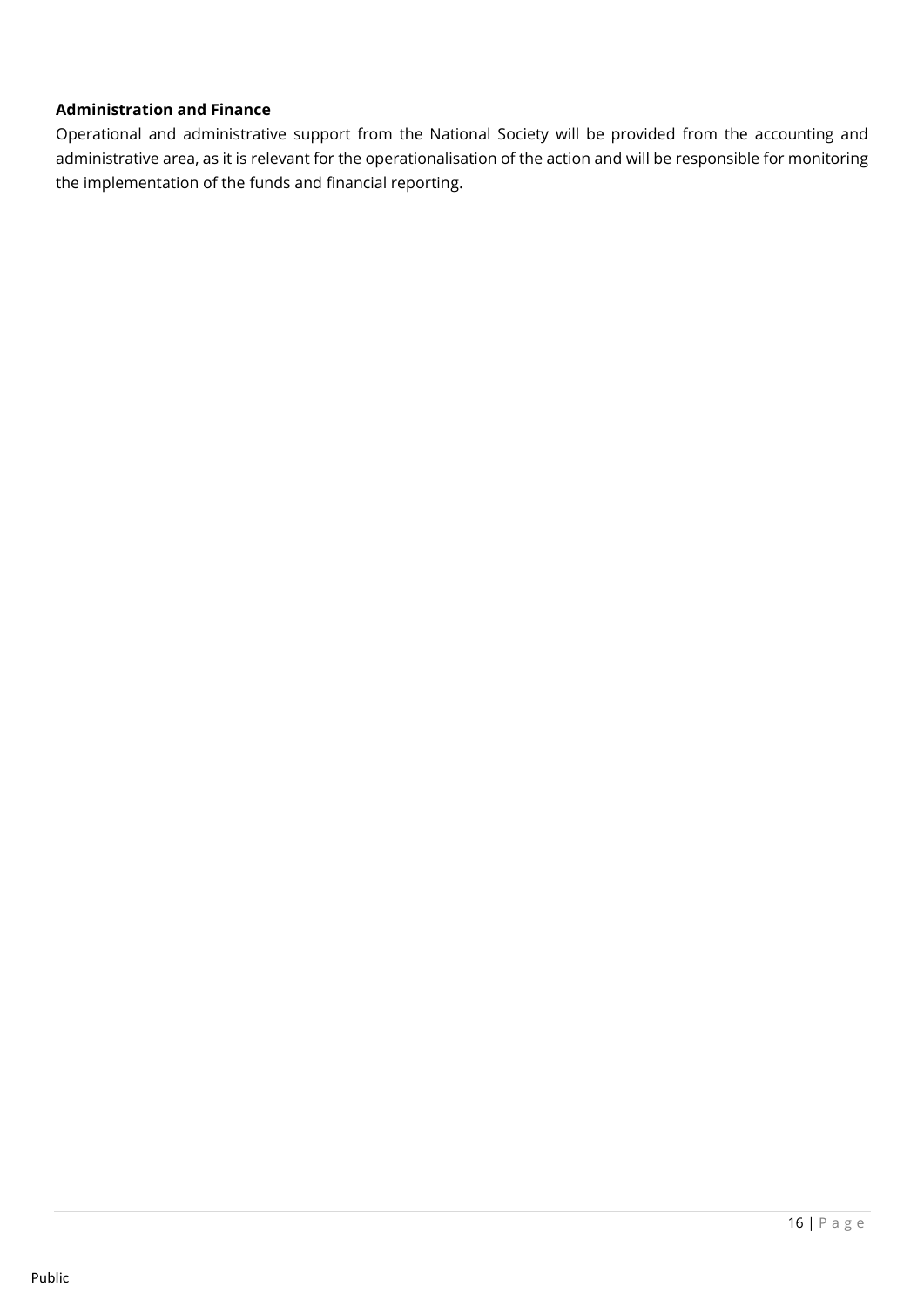## **C. Detailed Operational Plan**



**Disaster Risk Reduction People targeted indirectly: 57,986<sup>8</sup>** Male: 28,413 Female: 29,573 **Requirements (CHF): 8,000**

**Needs analysis:** Community early warning messaging mechanisms are necessary to provide simple, useful, and usable information to enable proper preparedness and response to organizations and communities that will help safeguard lives and livelihoods.

Preliminary Environmental Assessments in emergency operations are necessary to determine how it has been affected by the disaster or crisis, and how planned humanitarian interventions might further increase community vulnerability. This will be done in preparation to mitigate the effects of subsequent humanitarian actions in the impacted area. The information gathered through the environmental assessment will be used as a basis for posterior community resilience interventions, and to guide the development of an exit strategy for the overall operation.

**Risk analysis:** Lack of capacity of the National Society to apply the environmental assessment tools. In the initial stages, critical accompaniment from regional technical personnel is required for implementation. Capacity will be systematically transferred to the National Society through further activities once initial interventions have been developed.

#### **Population to be assisted:**

Communities' recipients of key messages in disaster risk reduction in high-risk areas through communication mechanisms (radio, video, social media outlets, etc.)

NEAT+ environmental assessments will be carried out simultaneously with other vulnerability assessments. The target will be to carry them in four (4) affected communities, through differentiated focus groups (minimum 8 persons per group, per 500 people inhabitants in communities).

**Program standards/benchmarks:** [PAPE Key Messages;](https://www.ifrc.org/document/key-messages-all-hazards-household-and-family-disaster-prevention) [Green Response: Environmental Quick Guide;](https://www.ifrc.org/sites/default/files/2022-05/20220511_GreenResponse_QuickGuide.pdf) [ECHO Guidance: Greening Humanitarian Aid;](https://www.dgecho-partners-helpdesk.eu/elearning-greening-humanitarian-aid#/) [SPHERE:](https://spherestandards.org/wp-content/uploads/Sphere-thematic-sheet-environment-EN.pdf)  [Reducing Environmental Impact in Humanitarian Response](https://spherestandards.org/wp-content/uploads/Sphere-thematic-sheet-environment-EN.pdf)*;* 

<sup>&</sup>lt;sup>8</sup> People targeted indirectly corresponds to a 25% of the total population of the municipalities of Waspan, Puerto Cabezas and Prinzapolka (231,944 people).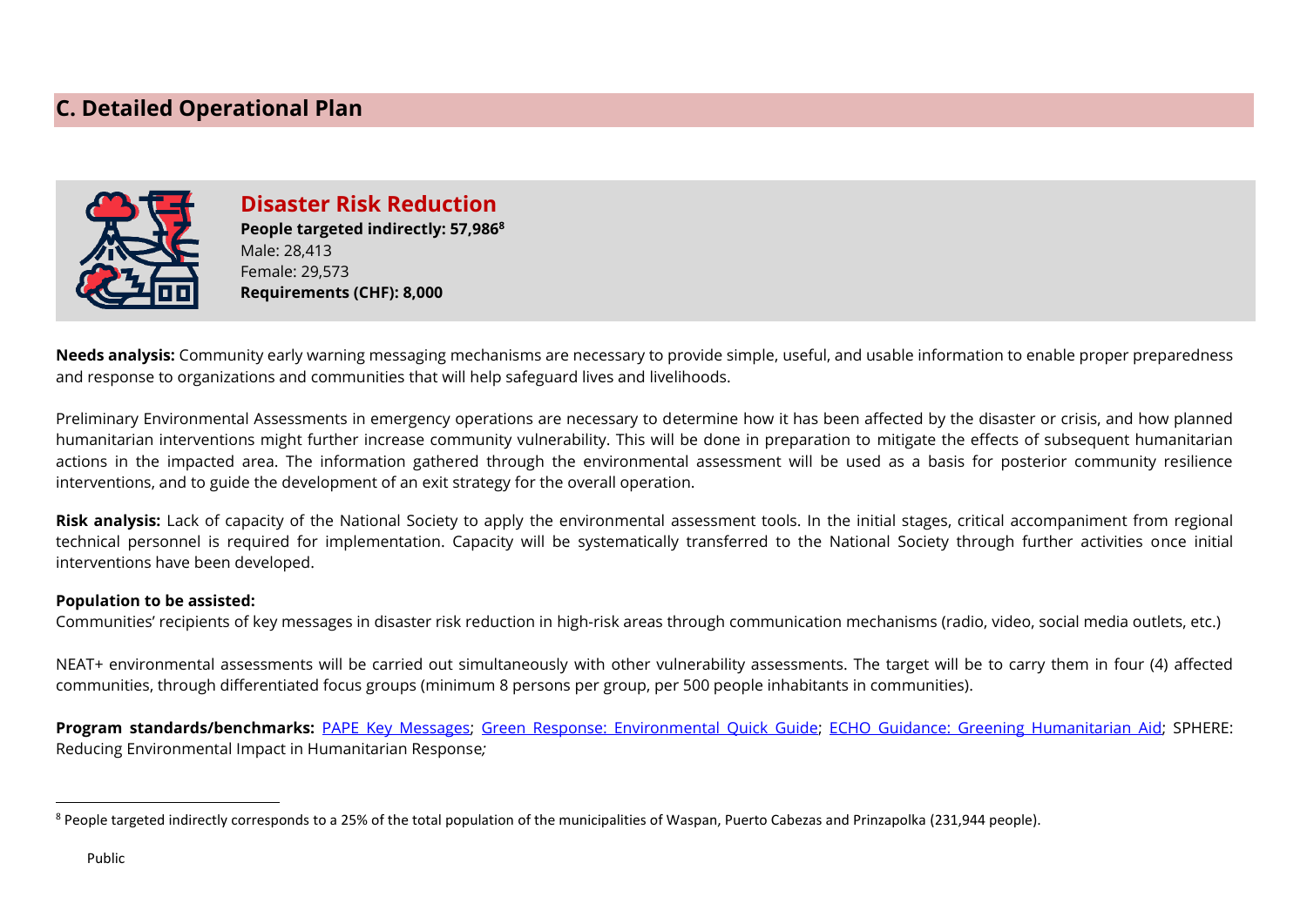| <b>P&amp;B</b><br><b>Output</b><br>Code | DRR Outcome 1: Communities in high risk areas are prepared for and able to respond to disaster<br>DRR Output 1.1: Communities take active steps to strengthen their preparedness for timely and<br>effective response to disasters. | # of people who have access to disaster warning information<br>sources.<br>Target: 231,944 |   |                |   |   |  |   |   |                 |  |    |    |    |    |    |
|-----------------------------------------|-------------------------------------------------------------------------------------------------------------------------------------------------------------------------------------------------------------------------------------|--------------------------------------------------------------------------------------------|---|----------------|---|---|--|---|---|-----------------|--|----|----|----|----|----|
|                                         | Activities planned<br>Week                                                                                                                                                                                                          | $\overline{2}$                                                                             | 3 | $\overline{4}$ | 5 | 6 |  | 8 | 9 | 10 <sup>°</sup> |  | 12 | 13 | 14 | 15 | 16 |
| AP001                                   | Build the capacity of National Societies to accompany, empower and<br>connect communities through a life-saving communication campaign,<br>including CEA activities.                                                                |                                                                                            |   |                |   |   |  |   |   |                 |  |    |    |    |    |    |
| <i>AP001</i>                            | Conduct field assessments and coordination with SINAPRED,<br>identification of provider network, a protocol for activation of provider<br>network                                                                                   |                                                                                            |   |                |   |   |  |   |   |                 |  |    |    |    |    |    |
| AP001                                   | Conduct NEAT+ environmental field assessments in communities<br>selected for humanitarian intervention in affected areas and<br>compilation of Lessons Learned/ case study                                                          |                                                                                            |   |                |   |   |  |   |   |                 |  |    |    |    |    |    |



**Livelihoods and basic needs People targeted: 1,000 (200 families) Requirements (CHF): 43,931**

**Needs analysis:** People affected by a disaster or crisis must be able to rely on essential commodities to ensure that they have the minimum conditions to meet their most personal human needs. Among the essential needs identified is ensuring food security for families who must leave their homes and livelihoods to save their lives and those of their loved ones. Depending on the event's impact, in most cases, livelihood loss exists.

**Risk analysis:** The target population is in the hurricane corridor of the Caribbean coast of Nicaragua, neighbourhoods and communities living with minimal conditions with high levels of poverty, with an environment conducive to vector-borne diseases due to the presence of ponds and humidity due to the high-water table. In general, these neighbourhoods and communities are supplied by wells constructed in an artisan manner and are easily contaminated by the rains in the area, generating significant health problems.

Population to be assisted: 200 families from the municipalities' peripheral neighbourhoods and rural communities are evacuated and placed in the temporary shelter centres.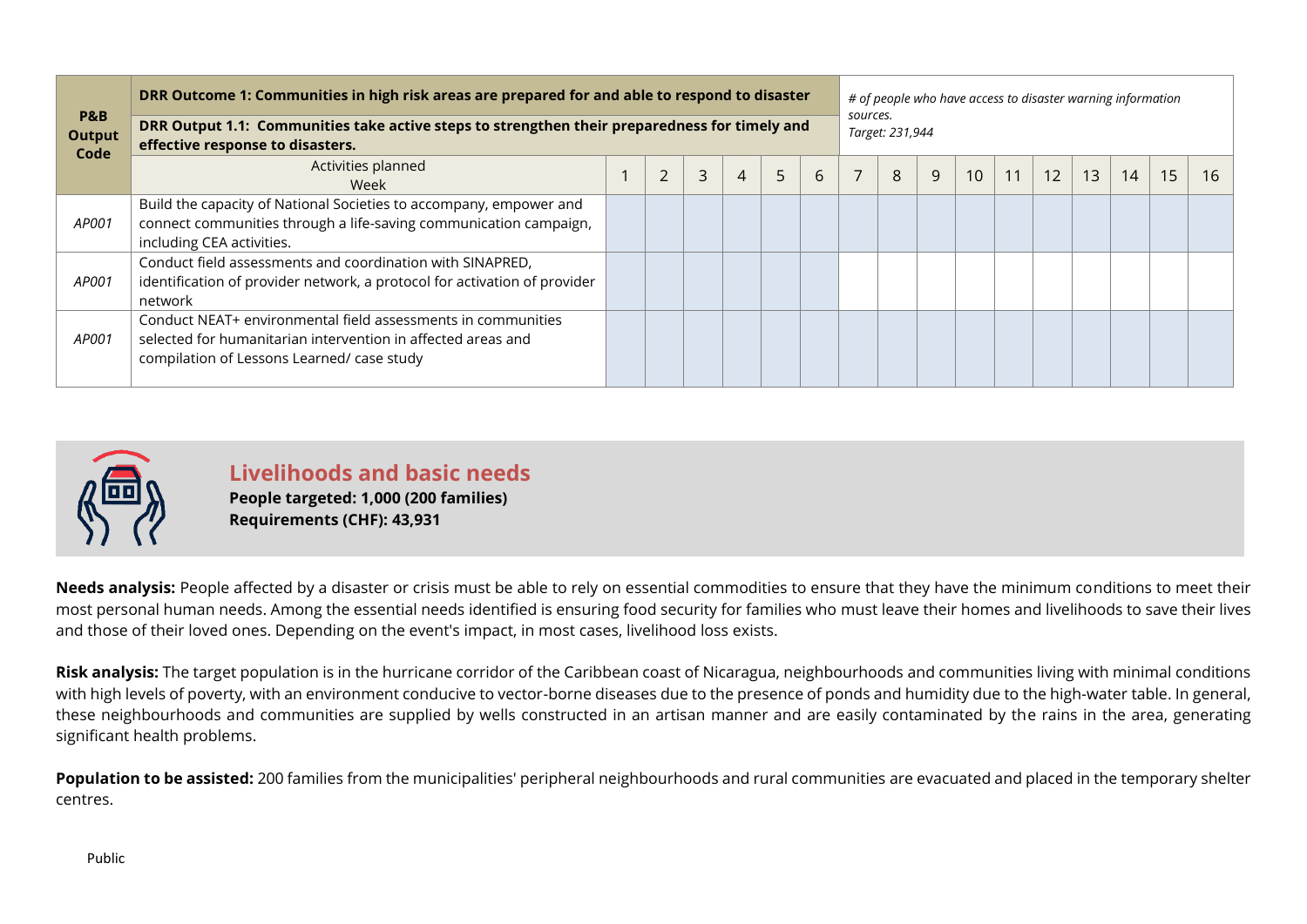Programme standards/benchmarks: The proposed cash assistance corresponds to the Minimum Wage defined by the Nicaraguan Ministry of Labour and corresponds to the Sphere Handbook standards, considering that it is a type of cash transfer to prepare for and anticipate disasters.

| <b>P&amp;B</b>        | Livelihoods and basic needs Outcome 1: Communities, especially in disaster and crisis affected<br>areas, restore and strengthen their livelihoods                                                                                               |  |                |                |   |   |   |  |   |                                                                 | # of people reached with cash and voucher assistance for basic<br>needs<br>Target: 1,000 |    |    |    |    |    |    |  |  |  |  |
|-----------------------|-------------------------------------------------------------------------------------------------------------------------------------------------------------------------------------------------------------------------------------------------|--|----------------|----------------|---|---|---|--|---|-----------------------------------------------------------------|------------------------------------------------------------------------------------------|----|----|----|----|----|----|--|--|--|--|
| <b>Output</b><br>Code | Livelihoods and basic needs Output 1.2: Basic needs assistance for livelihoods security including<br>food is provided to the most affected communities                                                                                          |  |                |                |   |   |   |  |   | # of households reached with CVA for basic needs<br>Target: 200 |                                                                                          |    |    |    |    |    |    |  |  |  |  |
|                       | Activities planned<br>Week                                                                                                                                                                                                                      |  | $\overline{2}$ | $\overline{3}$ | 4 | 5 | 6 |  | 8 |                                                                 | 10 <sup>°</sup>                                                                          | 11 | 12 | 13 | 14 | 15 | 16 |  |  |  |  |
| AP008                 | Preparation of a Cash Transfer Strategy, activation protocol according<br>to forecasts and declared alerts, including the identification and<br>agreements with suppliers, including a cash feasibility study and a<br>rapid market assessment. |  |                |                |   |   |   |  |   |                                                                 |                                                                                          |    |    |    |    |    |    |  |  |  |  |
| <i>AP008</i>          | Prior coordination with SINAPRED and UNGIR to see critical points and<br>identify possible beneficiaries (temporary shelters and families).                                                                                                     |  |                |                |   |   |   |  |   |                                                                 |                                                                                          |    |    |    |    |    |    |  |  |  |  |
| AP008                 | Protocol activated green alert: Displacement to the probable impact<br>zone to set the foreseen anticipation mechanisms in motion.                                                                                                              |  |                |                |   |   |   |  |   |                                                                 |                                                                                          |    |    |    |    |    |    |  |  |  |  |
| AP046                 | CVA Rapid Response deployment for Cash Readiness                                                                                                                                                                                                |  |                |                |   |   |   |  |   |                                                                 |                                                                                          |    |    |    |    |    |    |  |  |  |  |
| AP008                 | Protocol activated green alert: Identify and register people targeted                                                                                                                                                                           |  |                |                |   |   |   |  |   |                                                                 |                                                                                          |    |    |    |    |    |    |  |  |  |  |
| AP008                 | Protocol activated yellow alert: Delivery of CVA to meet 200 families'<br>basic needs.                                                                                                                                                          |  |                |                |   |   |   |  |   |                                                                 |                                                                                          |    |    |    |    |    |    |  |  |  |  |
| <i>AP008</i>          | Conduct post-distribution monitoring                                                                                                                                                                                                            |  |                |                |   |   |   |  |   |                                                                 |                                                                                          |    |    |    |    |    |    |  |  |  |  |



### **Health People targeted: 1,000 (200 families) Requirements (CHF): 13,845**

| <b>P&amp;B</b>                                                           | $\blacksquare$ # of people (people targeted and volunteers) who receive self-care |
|--------------------------------------------------------------------------|-----------------------------------------------------------------------------------|
| Health Outcome 6: The psychosocial impacts of the emergency are lessened | sessions                                                                          |
| Output                                                                   | Target: 1,100                                                                     |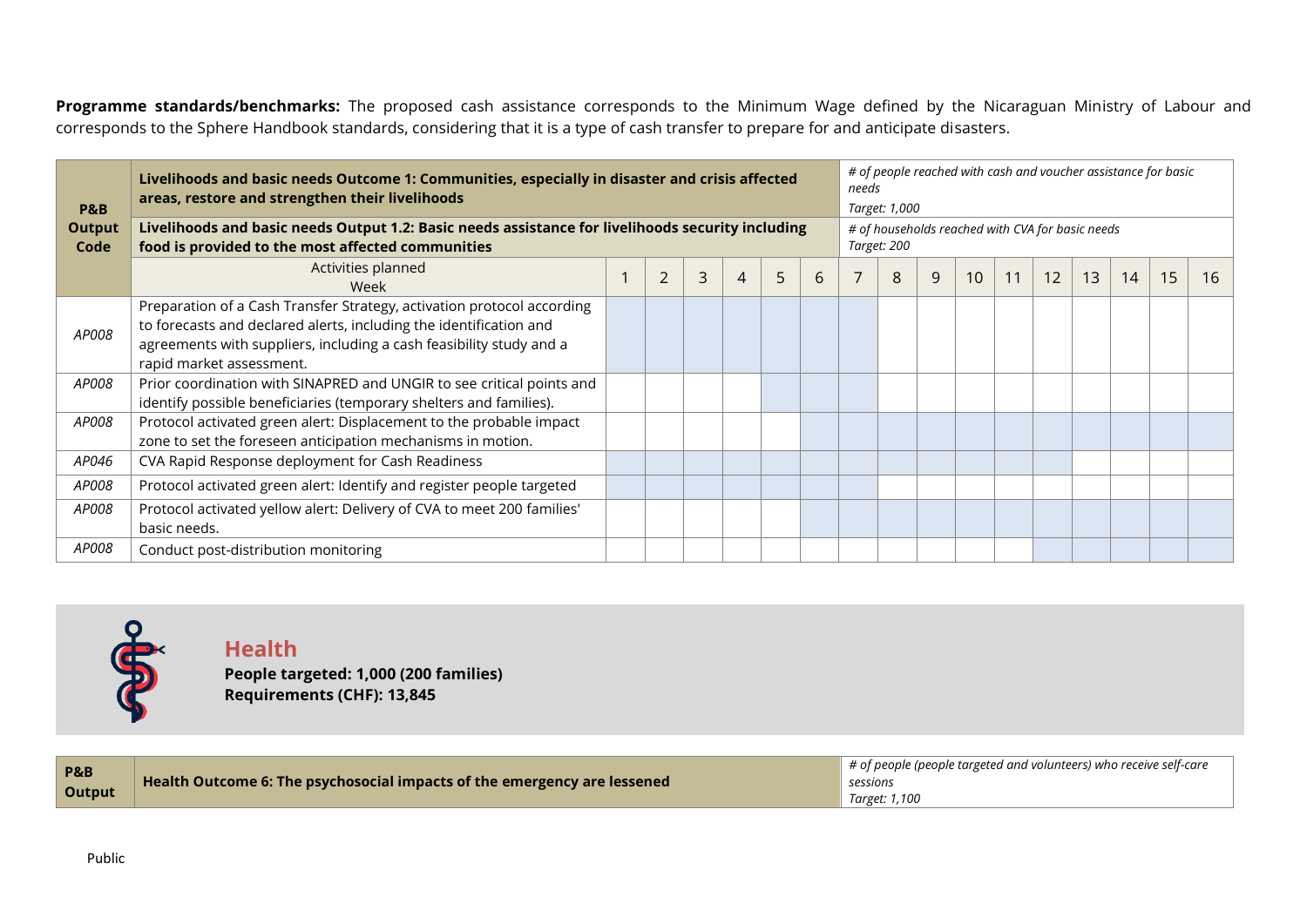| Code  | Health Output 6.1: Psychosocial support provided to the target population as well as to RCRC<br>volunteers and staff |  |  |   |  |   |                                                            |  |  | # of volunteers and staff who receive self-care session<br>Target: 100<br># of people who receive self-care sessions<br>Target: 1,000 (200 families) |  |  |  |    |    |    |    |  |
|-------|----------------------------------------------------------------------------------------------------------------------|--|--|---|--|---|------------------------------------------------------------|--|--|------------------------------------------------------------------------------------------------------------------------------------------------------|--|--|--|----|----|----|----|--|
|       | Activities planned<br>Week                                                                                           |  |  | 3 |  | 5 | $\overline{7}$<br>$\mathsf{q}$<br>12<br>10<br>8<br>11<br>6 |  |  |                                                                                                                                                      |  |  |  | 13 | 14 | 15 | 16 |  |
| AP023 | Acquisition and distribution of support materials for self-care sessions<br>(kit).                                   |  |  |   |  |   |                                                            |  |  |                                                                                                                                                      |  |  |  |    |    |    |    |  |
| AP023 | Self-care sessions with intervening National Society personnel and<br>members involved in the emergency.             |  |  |   |  |   |                                                            |  |  |                                                                                                                                                      |  |  |  |    |    |    |    |  |
| AP023 | Self-care sessions for vulnerable people as anticipatory actions.                                                    |  |  |   |  |   |                                                            |  |  |                                                                                                                                                      |  |  |  |    |    |    |    |  |



# **Water, sanitation and hygiene**

**People targeted: 1,000 (200 families) Requirements (CHF): 15,975**

| P&B<br><b>Output</b><br>Code | WASH Outcome1: Immediate reduction in risk of waterborne and water related diseases in<br>targeted communities                                                                       |  |                |   |                |   |   |  |   | # of people reached with WASH services:<br>Target: 1,000 |    |    |                                                                                                                    |    |    |    |    |  |  |
|------------------------------|--------------------------------------------------------------------------------------------------------------------------------------------------------------------------------------|--|----------------|---|----------------|---|---|--|---|----------------------------------------------------------|----|----|--------------------------------------------------------------------------------------------------------------------|----|----|----|----|--|--|
|                              | WASH Output 1.1: Continuous assessment of water, sanitation, and hygiene situation is carried<br>out in targeted communities                                                         |  |                |   |                |   |   |  |   | # of families who receive a hygiene kit<br>Target: 200   |    |    |                                                                                                                    |    |    |    |    |  |  |
|                              | Activities planned<br><b>Week</b>                                                                                                                                                    |  | $\overline{2}$ | 3 | $\overline{4}$ | 5 | 6 |  | 8 | 9                                                        | 10 | 11 | 12                                                                                                                 | 13 | 14 | 15 | 16 |  |  |
| AP026                        | Conduct an initial assessment of the water, sanitation and hygiene<br>situation in targeted communities.                                                                             |  |                |   |                |   |   |  |   |                                                          |    |    |                                                                                                                    |    |    |    |    |  |  |
| AP026                        | Acquisition and distribution of 200 family hygiene kits for people<br>targeted                                                                                                       |  |                |   |                |   |   |  |   |                                                          |    |    |                                                                                                                    |    |    |    |    |  |  |
| P&B<br><b>Output</b><br>Code | Target: 200<br>WASH Output 1.2: Daily access to safe water which meets Sphere and WHO standards in terms of<br>quantity and quality is provided to target population<br>Target: 200. |  |                |   |                |   |   |  |   |                                                          |    |    | # of families who receive talks on hygiene and water storage<br># of families who receive safe water storage items |    |    |    |    |  |  |
|                              | Activities planned                                                                                                                                                                   |  | 2              | 3 | 4              |   | 6 |  | 8 |                                                          | 10 | 11 | 12                                                                                                                 | 13 | 14 | 15 | 16 |  |  |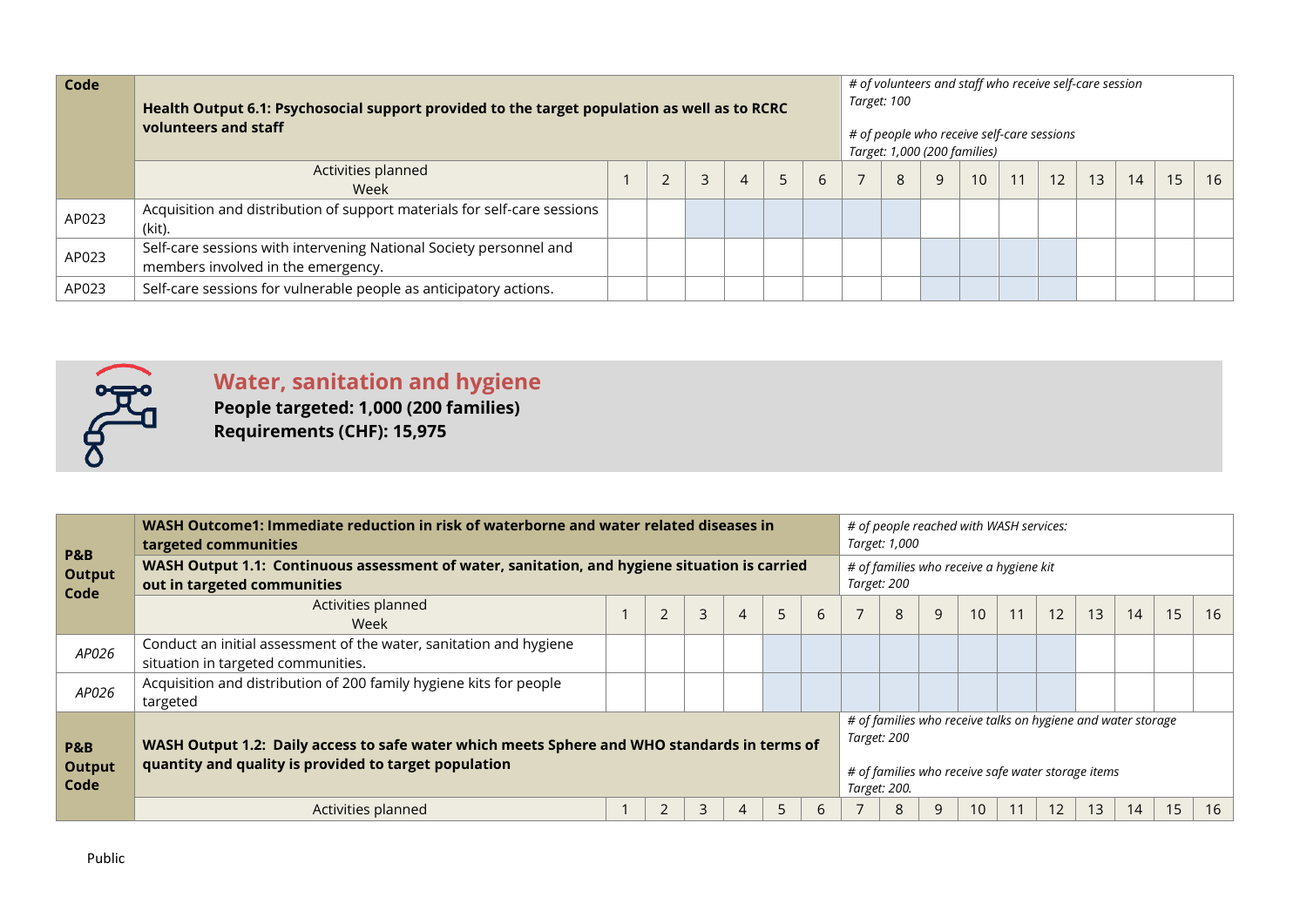|       | Week                                                          |  |  |  |  |  |  |  |  |
|-------|---------------------------------------------------------------|--|--|--|--|--|--|--|--|
| AP026 | $\,$ Talks on hygiene promotion and proper water storage $\,$ |  |  |  |  |  |  |  |  |
| AP026 | Distribution of safe water storage items for 200 families     |  |  |  |  |  |  |  |  |

# **Strategies for Implementation**

**Requirements (CHF): 93,827**

| <b>P&amp;B</b>                          | S1.1: National Society capacity building and organizational development objectives are facilitated<br>to ensure that National Societies have the necessary legal, ethical and financial foundations,<br>systems and structures, competences and capacities to plan and perform |  |                |   |                |   |                                                                                                                                                                                                                                                                                                                      | NS has the necessary resources to implement the operation during<br>the 4 months of the operation |   |   |                 |    |    |    |    |    |    |  |  |
|-----------------------------------------|--------------------------------------------------------------------------------------------------------------------------------------------------------------------------------------------------------------------------------------------------------------------------------|--|----------------|---|----------------|---|----------------------------------------------------------------------------------------------------------------------------------------------------------------------------------------------------------------------------------------------------------------------------------------------------------------------|---------------------------------------------------------------------------------------------------|---|---|-----------------|----|----|----|----|----|----|--|--|
| <b>Output</b><br>Code                   | Output S1.1.4: National Societies have effective and motivated volunteers who are protected                                                                                                                                                                                    |  |                |   |                |   |                                                                                                                                                                                                                                                                                                                      | # of volunteers that receive PPE and insurance<br>Target: 150                                     |   |   |                 |    |    |    |    |    |    |  |  |
|                                         | Activities planned<br>Week                                                                                                                                                                                                                                                     |  | $\overline{2}$ | 3 | 4              | 5 | 6                                                                                                                                                                                                                                                                                                                    |                                                                                                   | 8 | 9 | 10 <sup>°</sup> | 11 | 12 | 13 | 14 | 15 | 16 |  |  |
| AP040                                   | Purchase of Personal Protective Equipment (PPE) for 150 volunteers                                                                                                                                                                                                             |  |                |   |                |   |                                                                                                                                                                                                                                                                                                                      |                                                                                                   |   |   |                 |    |    |    |    |    |    |  |  |
| AP040                                   | Ensure adequate visibility of 150 staff and volunteers in the field                                                                                                                                                                                                            |  |                |   |                |   |                                                                                                                                                                                                                                                                                                                      |                                                                                                   |   |   |                 |    |    |    |    |    |    |  |  |
| AP040                                   | Insurance for volunteers participating in the activities (national<br>provider)                                                                                                                                                                                                |  |                |   |                |   |                                                                                                                                                                                                                                                                                                                      |                                                                                                   |   |   |                 |    |    |    |    |    |    |  |  |
|                                         | Output S1.1.7: NS capacity to support community-based disaster risk reduction, response and<br>preparedness is strengthened                                                                                                                                                    |  |                |   |                |   | # of people staff to implement the activities<br>Target: 2 people hired<br>A mass media campaign (local radio and TV) is implemented from the<br>green alert to inform and raise awareness in the population about the<br>evolution of a tropical cyclone and prevention measures.<br>Target: One campaign developed |                                                                                                   |   |   |                 |    |    |    |    |    |    |  |  |
| <b>P&amp;B</b><br><b>Output</b><br>Code |                                                                                                                                                                                                                                                                                |  |                |   |                |   |                                                                                                                                                                                                                                                                                                                      |                                                                                                   |   |   |                 |    |    |    |    |    |    |  |  |
|                                         | Activities planned<br>Week                                                                                                                                                                                                                                                     |  | $\overline{2}$ | 3 | $\overline{4}$ | 5 | 6                                                                                                                                                                                                                                                                                                                    |                                                                                                   | 8 | 9 | 10 <sup>°</sup> | 11 | 12 | 13 | 14 | 15 | 16 |  |  |
| AP042                                   | The hiring of local NS Staff (Coordinator and administrative assistant)                                                                                                                                                                                                        |  |                |   |                |   |                                                                                                                                                                                                                                                                                                                      |                                                                                                   |   |   |                 |    |    |    |    |    |    |  |  |
| AP042                                   | Perform field assessments (beneficiary survey)                                                                                                                                                                                                                                 |  |                |   |                |   |                                                                                                                                                                                                                                                                                                                      |                                                                                                   |   |   |                 |    |    |    |    |    |    |  |  |
| AP042                                   | Monitoring and follow-up tours                                                                                                                                                                                                                                                 |  |                |   |                |   |                                                                                                                                                                                                                                                                                                                      |                                                                                                   |   |   |                 |    |    |    |    |    |    |  |  |
| AP042                                   | Office supplies                                                                                                                                                                                                                                                                |  |                |   |                |   |                                                                                                                                                                                                                                                                                                                      |                                                                                                   |   |   |                 |    |    |    |    |    |    |  |  |
| AP042                                   | Vehicle fuel and maintenance                                                                                                                                                                                                                                                   |  |                |   |                |   |                                                                                                                                                                                                                                                                                                                      |                                                                                                   |   |   |                 |    |    |    |    |    |    |  |  |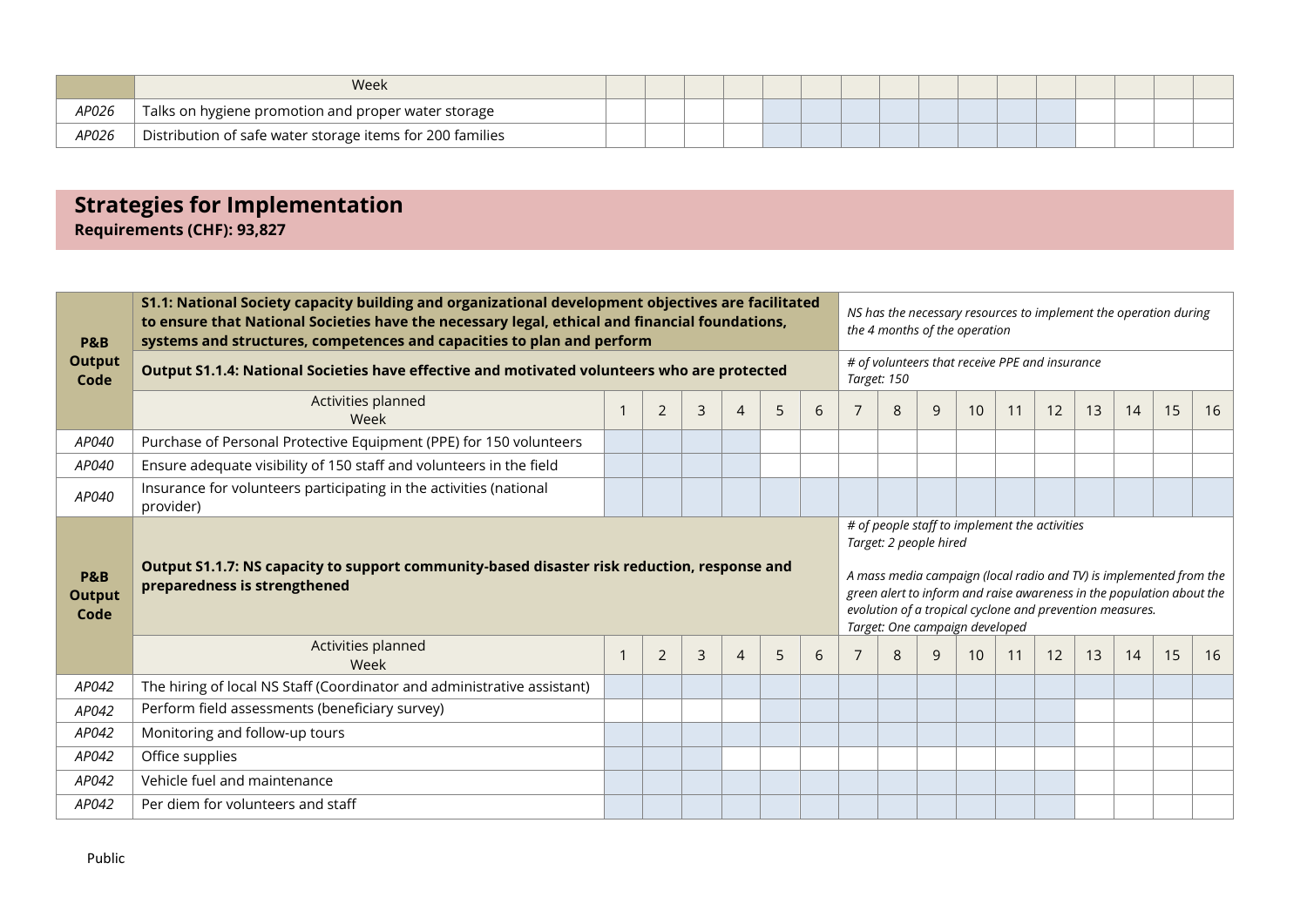| AP042                                   | Lessons Learned Workshop                                                           |  |  |  |  |  |              |                                                            |   |                                                                            |    |  |    |    |    |  |    |  |
|-----------------------------------------|------------------------------------------------------------------------------------|--|--|--|--|--|--------------|------------------------------------------------------------|---|----------------------------------------------------------------------------|----|--|----|----|----|--|----|--|
|                                         | Outcome S2.1: Effective and coordinated international disaster response is ensured |  |  |  |  |  |              |                                                            |   | IFRC provides assistance to the NS during the 4 months of the<br>operation |    |  |    |    |    |  |    |  |
| <b>P&amp;B</b><br><b>Output</b><br>Code | Output S2.1.2: Effective and respected surge capacity mechanism is maintained.     |  |  |  |  |  |              | # of IFRC monitoring visits<br>Target: 3 monitoring visits |   |                                                                            |    |  |    |    |    |  |    |  |
|                                         | Activities planned<br>Week                                                         |  |  |  |  |  | $\mathbf{b}$ |                                                            | 8 |                                                                            | 10 |  | 12 | 13 | 14 |  | 16 |  |
| AP049                                   | Monitoring visit to provide technical support to the NS                            |  |  |  |  |  |              |                                                            |   |                                                                            |    |  |    |    |    |  |    |  |

# **Budget**

See [Annex.](#page-23-0)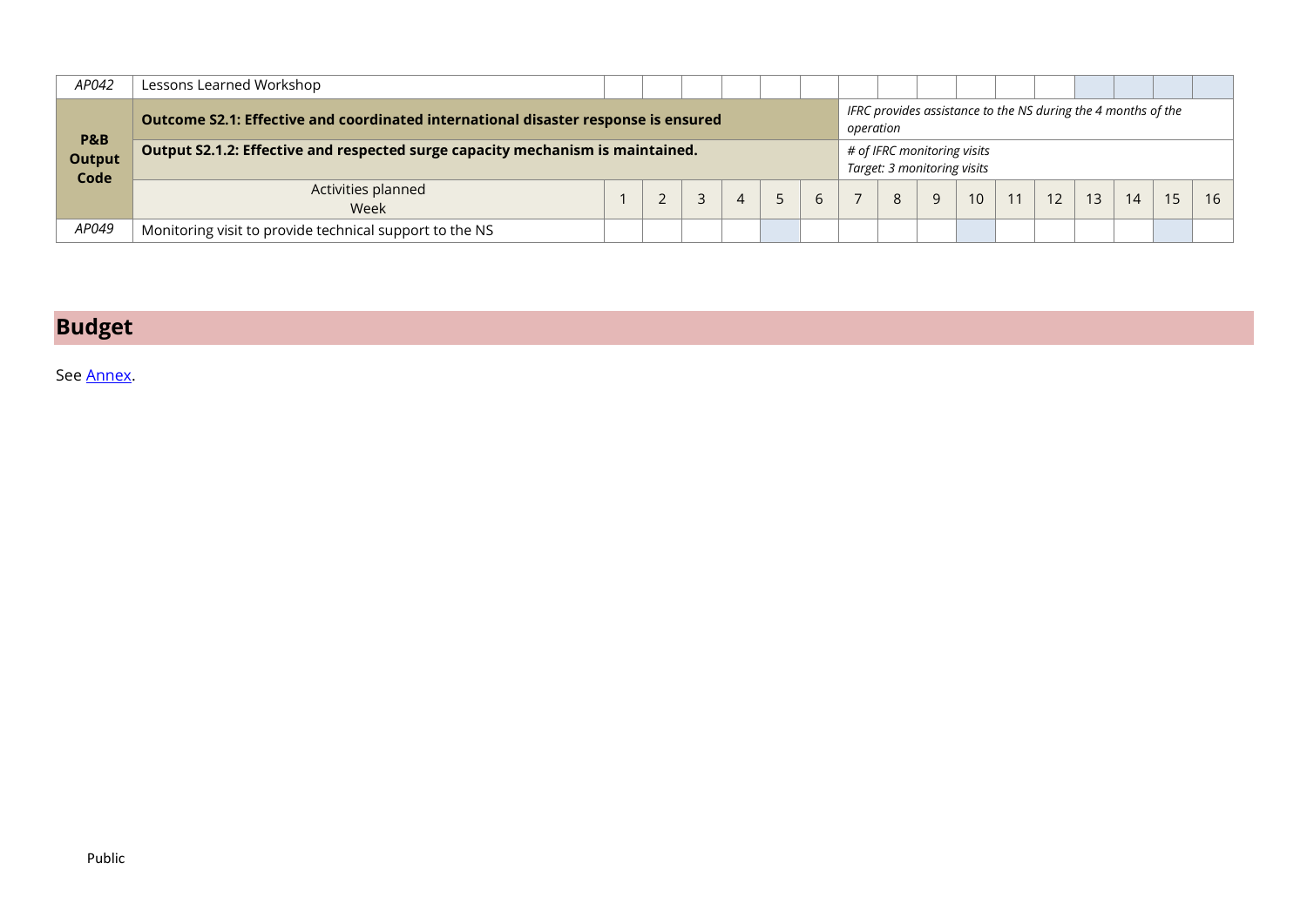

# **How we work**

All IFRC assistance seeks to adhere to the **Code of Conduct** for the International Red Cross and Red Crescent Movement and Non-Governmental Organizations (NGO's) in Disaster Relief and the **Humanitarian Charter and Minimum Standards in Humanitarian Response (Sphere**) in delivering assistance to the most vulnerable. The IFRC's vision is to inspire**, encourage, facilitate and promote at all times all forms of humanitarian activities** by National Societies, with a view to **preventing and alleviating human suffering**, and thereby contributing to the maintenance and promotion of human dignity and peace in the world.